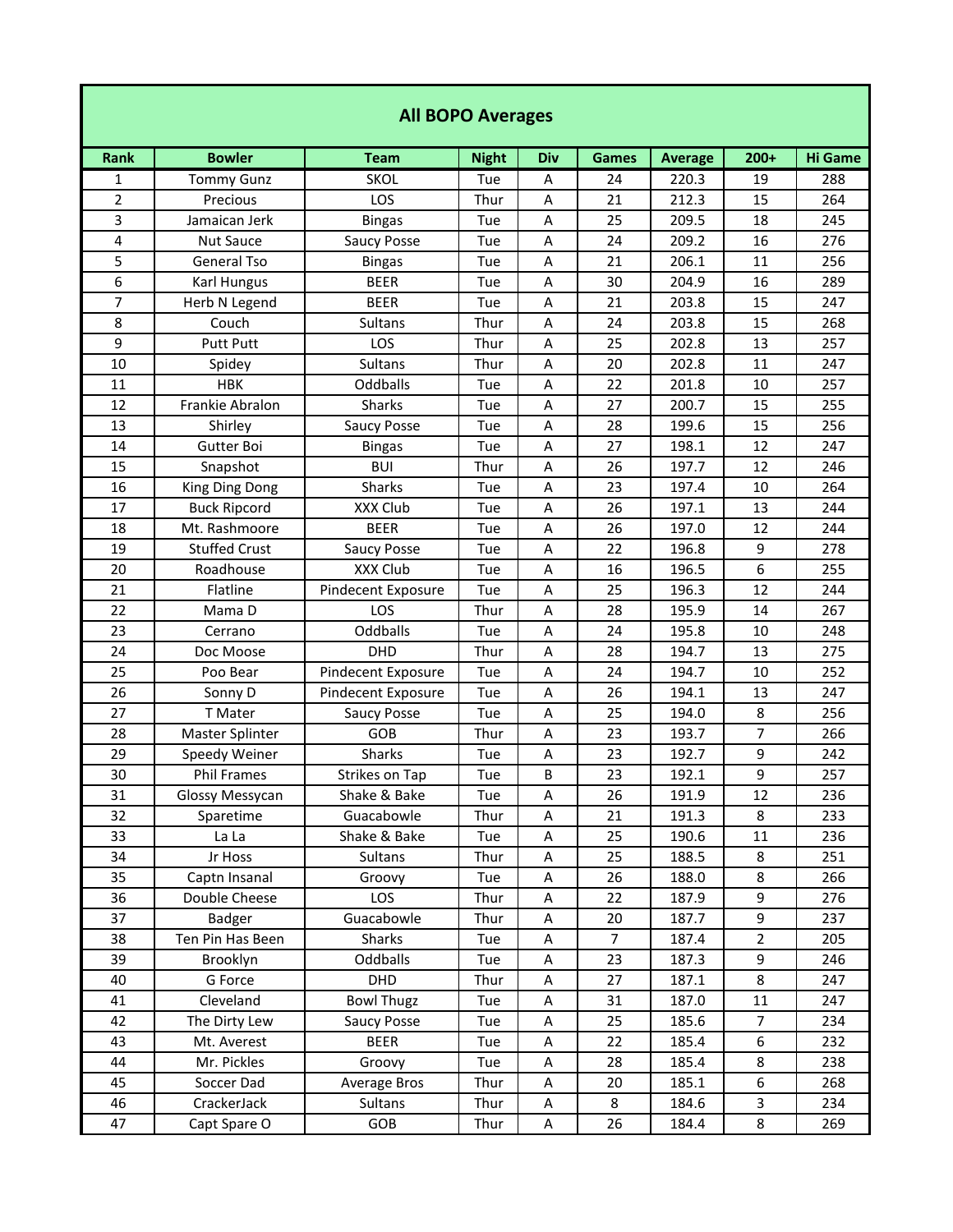| <b>Rank</b> | <b>Bowler</b>            | <b>Team</b>            | <b>Night</b> | <b>Div</b> | <b>Games</b> | <b>Average</b> | $200+$           | <b>Hi Game</b> |
|-------------|--------------------------|------------------------|--------------|------------|--------------|----------------|------------------|----------------|
| 48          | Holden Green             | GOB                    | Thur         | A          | 20           | 184.1          | 8                | 227            |
| 49          | Iceberg                  | <b>Poultry Ass</b>     | Tue          | B          | 31           | 183.9          | $\overline{7}$   | 247            |
| 50          | Crazy Train              | XXX Club               | Tue          | Α          | 6            | 183.8          | $\overline{2}$   | 219            |
| 51          | Walter                   | Saucy Posse            | Tue          | A          | 20           | 183.6          | 5                | 232            |
| 52          | Tango                    | Shake & Bake           | Tue          | A          | 25           | 183.3          | 7                | 245            |
| 53          | All Day Lemay            | Oddballs               | Tue          | A          | 20           | 183.2          | 5                | 229            |
| 54          | Oz                       | Off Constantly         | Thur         | A          | $\mathbf{3}$ | 183.0          | $\mathbf{1}$     | 203            |
| 55          | Dick Du Jour             | Sharks                 | Tue          | Α          | 26           | 182.5          | $\overline{7}$   | 253            |
| 56          | Nugget                   | Oddballs               | Tue          | A          | 26           | 182.4          | 8                | 224            |
| 57          | Ricky the Razyr          | Hooligans              | Thur         | A          | 28           | 182.2          | 7                | 267            |
| 58          | <b>Spare Parts</b>       | <b>Pocket Pounders</b> | Tue          | A          | 13           | 181.8          | $\pmb{4}$        | 214            |
| 59          | Xander Rolle             | <b>Wrecking Balls</b>  | Tue          | B          | 22           | 181.4          | 5                | 225            |
| 60          | Squatch                  | Shake & Bake           | Tue          | Α          | 25           | 181.2          | 6                | 257            |
| 61          | Cookie                   | <b>Bingas</b>          | Tue          | A          | 20           | 180.9          | 6                | 247            |
| 62          | Sparkles                 | Sharks                 | Tue          | A          | 20           | 180.6          | 5                | 216            |
| 63          | Cyngus Xi                | Sultans                | Thur         | A          | 10           | 180.1          | $\overline{2}$   | 214            |
| 64          | The Dentist              | Average Bros           | Thur         | Α          | 20           | 180.0          | 5                | 249            |
| 65          | Eggroll                  | <b>Pocket Pounders</b> | Tue          | Α          | 28           | 179.1          | $\overline{7}$   | 245            |
| 66          | E Minor                  | XXX Club               | Tue          | A          | 19           | 178.8          | $\overline{4}$   | 240            |
| 67          | LL Cool J                | <b>Pocket Pounders</b> | Tue          | A          | 24           | 178.4          | $\pmb{4}$        | 258            |
| 68          | Cilantro                 | Guacabowle             | Thur         | A          | 18           | 178.1          | $\pmb{4}$        | 236            |
| 69          | <b>Brown Michael Cox</b> | <b>Bowl Thugz</b>      | Tue          | A          | 28           | 177.8          | 7                | 226            |
| 70          | <b>Burt the Bandit</b>   | <b>NED</b>             | Tue          | B          | 33           | 177.8          | 6                | 230            |
| 71          | Mitch Cumstein           | Guacabowle             | Thur         | A          | 20           | 177.5          | 6                | 223            |
| 72          | <b>Twisted T</b>         | Oddballs               | Tue          | A          | 26           | 177.1          | 6                | 214            |
| 73          | Lobsterman               | Hooligans              | Thur         | A          | 26           | 177.0          | 5                | 235            |
| 74          | Squeak                   | GOB                    | Thur         | A          | 25           | 176.8          | 5                | 246            |
| 75          | Northpaw                 | Average Bros           | Thur         | Α          | 11           | 176.7          | $\mathbf{3}$     | 223            |
| 76          | <b>Biscuit Wheels</b>    | <b>Wrecking Balls</b>  | Tue          | $\sf B$    | 23           | 176.6          | $\pmb{4}$        | 230            |
| 77          | Mountain Man             | Lions Den              | Thur         | A          | 24           | 176.4          | $\pmb{4}$        | 228            |
| 78          | Magic                    | Leisure Rolls          | Thur         | A          | 29           | 176.0          | 7                | 222            |
| 78          | <b>Buckeye Booth</b>     | <b>Average Bros</b>    | Thur         | Α          | $\mathbf{1}$ | 176.0          | $\pmb{0}$        | 176            |
| 80          | Mitchelada               | <b>Stranger Pins</b>   | Tue          | B          | 16           | 175.7          | $\mathbf{1}$     | 226            |
| 81          | Otis                     | Lions Den              | Thur         | Α          | 21           | 175.4          | $\overline{2}$   | 203            |
| 82          | Jelly Swirl              | <b>TMX</b>             | Thur         | A          | 11           | 175.2          | 3                | 252            |
| 83          | El Mango                 | Hookers                | Tue          | $\sf B$    | 26           | 174.9          | 5                | 227            |
| 84          | Kiss My Pabst            | Pocket Pounders        | Tue          | A          | 20           | 174.9          | $\overline{2}$   | 235            |
| 85          | Mr. Vintage              | <b>TMX</b>             | Thur         | Α          | 27           | 174.9          | $\boldsymbol{6}$ | 234            |
| 86          | Dick Whitman             | Guacabowle             | Thur         | A          | 23           | 174.6          | 3                | 234            |
| 87          | D\$                      | Shake & Bake           | Tue          | Α          | 14           | 174.6          | $\pmb{4}$        | 227            |
| 88          | Deputy                   | Off Constantly         | Thur         | A          | 26           | 174.4          | 6                | 229            |
| 89          | Viking                   | SKOL                   | Tue          | A          | 27           | 174.3          | 5                | 221            |
| 90          | Southpaw                 | Average Bros           | Thur         | Α          | 30           | 173.6          | $\overline{7}$   | 220            |
| 91          | Jon McEnroll             | Bare                   | Tue          | B          | 23           | 173.6          | 5                | 255            |
| 92          | Danny Deisel             | Pocket Pounders        | Tue          | Α          | 18           | 173.1          | $\overline{2}$   | 236            |
| 93          | Hardwood                 | Groovy                 | Tue          | A          | 19           | 172.6          | 3                | 223            |
| 94          | Beer Hunter              | Off Constantly         | Thur         | A          | 27           | 172.5          | 5                | 214            |
| 95          | Peanut                   | Hookers                | Tue          | B          | 13           | 172.1          | 1                | 215            |
| 96          | Savvy                    | Pindecent Exposure     | Tue          | Α          | 22           | 171.9          | 4                | 211            |
| 97          | Triple G                 | <b>Bowling Stones</b>  | Tue          | $\sf B$    | 33           | 171.5          | $\boldsymbol{6}$ | 221            |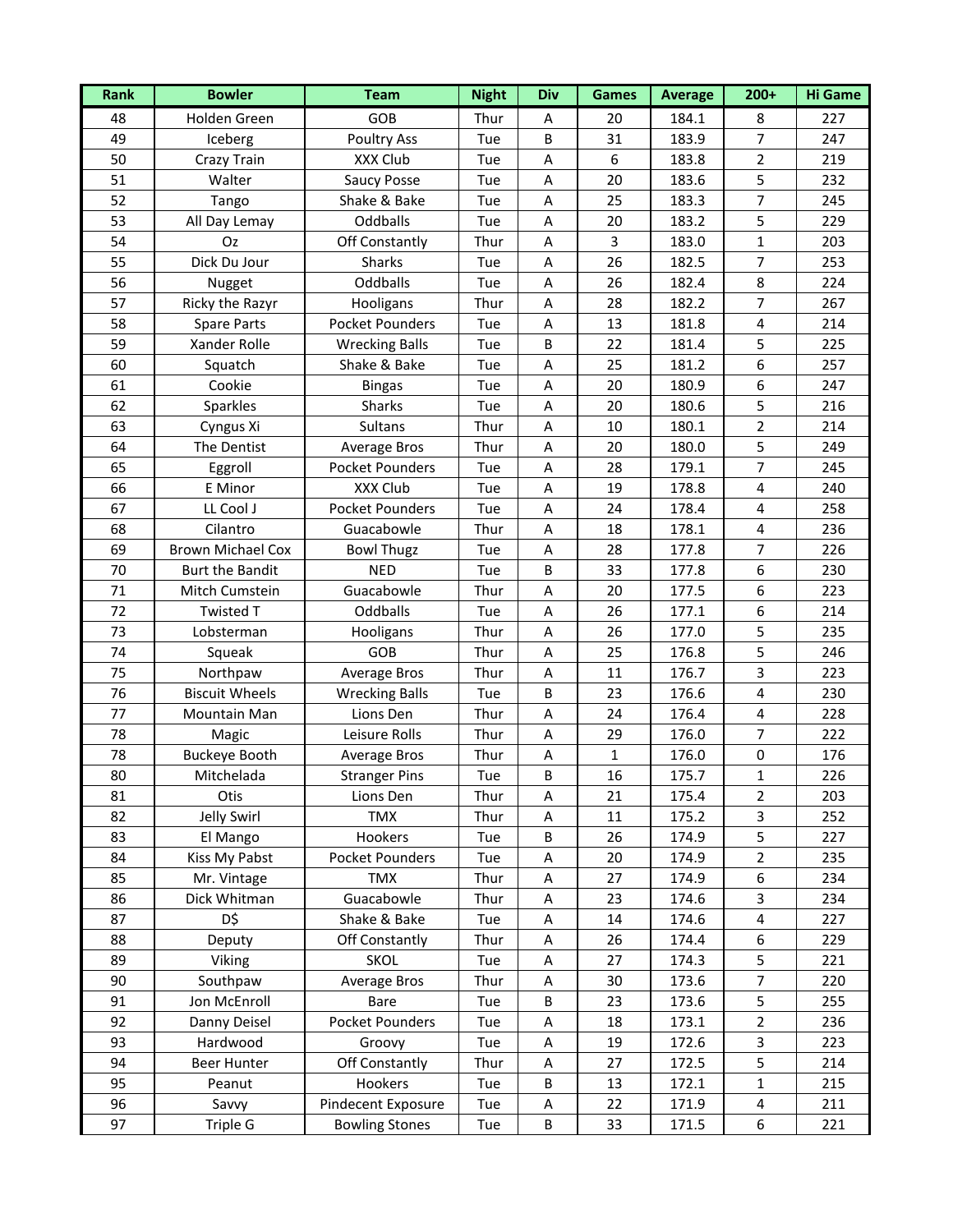| Rank | <b>Bowler</b>        | <b>Team</b>            | <b>Night</b> | <b>Div</b> | <b>Games</b>   | <b>Average</b> | $200+$                  | <b>Hi Game</b> |
|------|----------------------|------------------------|--------------|------------|----------------|----------------|-------------------------|----------------|
| 98   | Automatic            | <b>SKOL</b>            | Tue          | Α          | 16             | 171.4          | 3                       | 209            |
| 99   | Mokiki               | Lions Den              | Thur         | A          | 20             | 171.0          | 3                       | 212            |
| 100  | Dolie                | FC Portland            | Thur         | B          | 17             | 170.8          | 4                       | 214            |
| 101  | <b>Fast Eddie</b>    | Whoomp                 | Tue          | B          | 20             | 170.8          | $\pmb{4}$               | 226            |
| 102  | Johnny Castle        | Whoomp                 | Tue          | $\sf B$    | 27             | 170.7          | $\overline{\mathbf{4}}$ | 246            |
| 103  | Malcolm              | <b>Stranger Pins</b>   | Tue          | B          | 25             | 170.4          | 5                       | 238            |
| 104  | Hercules             | XXX Club               | Tue          | A          | $\overline{3}$ | 170.3          | $\mathbf{1}$            | 207            |
| 105  | Man Jerkan           | Leisure Rolls          | Thur         | Α          | 21             | 170.3          | 6                       | 247            |
| 106  | Polly Metro          | FC Portland            | Thur         | B          | 33             | 170.3          | 1                       | 231            |
| 107  | White Russian        | <b>Sharks</b>          | Tue          | A          | 18             | 169.9          | 2                       | 202            |
| 108  | Payday               | Pinny Candy            | Thur         | B          | 30             | 169.9          | 5                       | 256            |
| 109  | Senator Itz          | Strikes of Hazzard     | Thur         | $\sf B$    | 22             | 169.6          | $\pmb{4}$               | 228            |
| 110  | <b>Honey Bear</b>    | <b>Bowl Trolls</b>     | Tue          | $\sf B$    | 26             | 169.4          | 3                       | 222            |
| 111  | Boys McKracken       | Bowlderdash            | Thur         | $\sf B$    | 28             | 169.1          | 3                       | 264            |
| 112  | T\$                  | <b>SKOL</b>            | Tue          | A          | 25             | 168.8          | 3                       | 215            |
| 113  | Hark Attack          | DHD                    | Thur         | A          | 21             | 168.6          | $\mathbf{1}$            | 207            |
| 114  | Birdman              | <b>Strikes on Tap</b>  | Tue          | B          | 19             | 167.4          | $\mathbf{1}$            | 215            |
| 115  | Goodroll             | Pindecent Exposure     | Tue          | A          | 23             | 167.1          | $\mathbf 2$             | 225            |
| 116  | <b>Rick Vaughn</b>   | <b>BEER</b>            | Tue          | A          | 14             | 166.9          | 3                       | 214            |
| 117  | Gutterslut           | <b>Bowl Trolls</b>     | Tue          | $\sf B$    | 16             | 166.9          | $\mathbf 0$             | 192            |
| 118  | Rocky Balbowla       | <b>ICBING</b>          | Thur         | B          | 27             | 166.8          | 2                       | 227            |
| 119  | Space Farmer         | <b>TDYOB</b>           | Thur         | A          | 31             | 166.6          | 3                       | 248            |
| 120  | GreggPlant           | <b>Pin15</b>           | Thur         | Α          | 20             | 166.6          | 3                       | 255            |
| 121  | Juice                | XXX Club               | Tue          | A          | 19             | 165.7          | $\mathbf{1}$            | 213            |
| 122  | Hambone              | Pin15                  | Thur         | A          | 17             | 165.3          | $\mathbf{1}$            | 211            |
| 123  | Italian Stallion     | LOS                    | Thur         | A          | $\overline{3}$ | 164.7          | $\pmb{0}$               | 176            |
| 124  | <b>Butter Balls</b>  | Hooligans              | Thur         | A          | 20             | 164.7          | $\mathbf{1}$            | 205            |
| 125  | Mrs. Brady           | <b>SKOL</b>            | Tue          | Α          | 27             | 164.5          | $\overline{2}$          | 229            |
| 126  | SeaTown              | GOB                    | Thur         | A          | 18             | 164.3          | $\mathbf{1}$            | 207            |
| 127  | Swanny               | <b>Wrecking Balls</b>  | Tue          | $\sf B$    | 28             | 164.1          | $\mathbf{1}$            | 255            |
| 128  | Niner                | Strikes on Tap         | Tue          | $\sf B$    | 23             | 163.6          | $\pmb{0}$               | 196            |
| 129  | Boston               | Incredibowls           | Tue          | B          | 22             | 163.0          | $\overline{2}$          | 212            |
| 130  | <b>Tommy Torpedo</b> | Hooligans              | Thur         | А          | 11             | 162.7          | $\mathbf 1$             | 200            |
| 131  | Nuber                | Off Constantly         | Thur         | Α          | 18             | 162.7          | 1                       | 215            |
| 132  | G Unit               | <b>BUI</b>             | Thur         | Α          | 24             | 162.7          | 3                       | 217            |
| 133  | Lil Pickle           | DHD                    | Thur         | A          | 31             | 162.5          | $\mathbf{1}$            | 213            |
| 134  | Calzone              | <b>BILF</b>            | Tue          | $\sf B$    | 28             | 162.3          | $\overline{\mathbf{3}}$ | 243            |
| 135  | Purple Nurple        | Pin15                  | Thur         | Α          | 22             | 162.2          | $\overline{2}$          | 240            |
| 136  | Jail Bait            | <b>Bowl Thugz</b>      | Tue          | Α          | 19             | 162.1          | $\overline{2}$          | 229            |
| 137  | Dutch                | <b>TDYOB</b>           | Thur         | A          | 29             | 162.1          | $\pmb{4}$               | 225            |
| 138  | Sweet Hot Gravy      | <b>Bowl Thugz</b>      | Tue          | A          | 22             | 162.0          | 3                       | 219            |
| 139  | Chernobes            | <b>Bingas</b>          | Tue          | A          | 24             | 162.0          | $\mathbf 1$             | 204            |
| 140  | The Sauceboss        | Leisure Rolls          | Thur         | A          | 22             | 161.7          | $\pmb{0}$               | 196            |
| 141  | Lefty                | Sultans                | Thur         | Α          | 16             | 160.8          | 1                       | 202            |
| 142  | Mic Drop             | FC Portland            | Thur         | B          | 20             | 160.0          | 2                       | 225            |
| 142  | Hunny Bunny          | Off Constantly         | Thur         | Α          | 3              | 160.0          | 0                       | 169            |
| 144  | Mayo                 | Poultry Ass            | Tue          | $\sf B$    | 19             | 159.9          | $\pmb{0}$               | 199            |
| 145  | Potato Thumb         | <b>TMX</b>             | Thur         | A          | 16             | 159.6          | $\pmb{0}$               | 193            |
| 146  | Lucky Larry          | <b>Bad News Spares</b> | Thur         | B          | 8              | 159.5          | 1                       | 221            |
| 146  | C-Murda              | <b>Bowl Trolls</b>     | Tue          | $\sf B$    | 18             | 159.5          | $\mathbf{1}$            | 209            |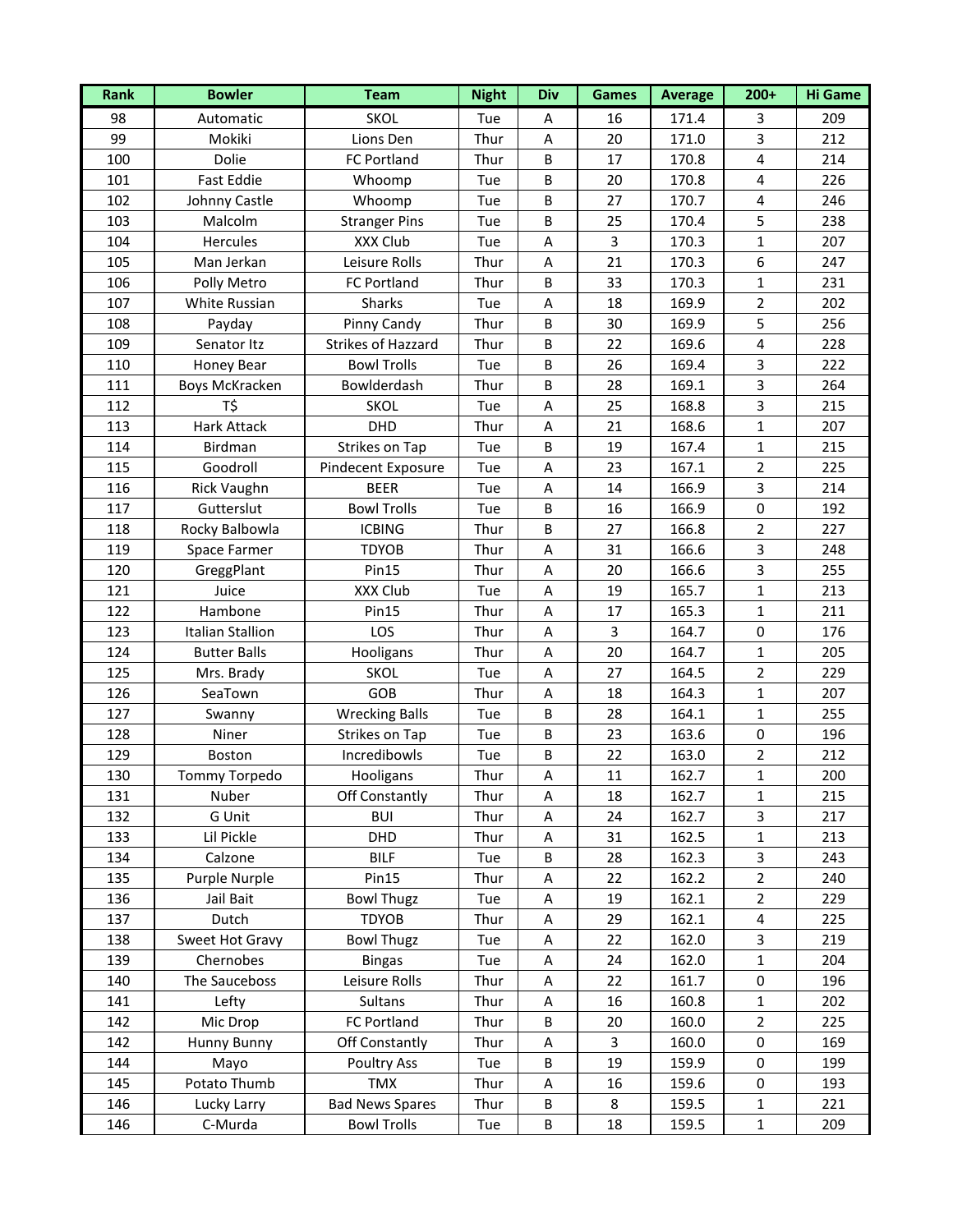| Rank | <b>Bowler</b>         | <b>Team</b>               | <b>Night</b> | <b>Div</b> | <b>Games</b>             | <b>Average</b> | $200+$         | <b>Hi Game</b> |
|------|-----------------------|---------------------------|--------------|------------|--------------------------|----------------|----------------|----------------|
| 148  | <b>Whiskey Pete</b>   | <b>BUI</b>                | Thur         | Α          | 23                       | 159.4          | 1              | 202            |
| 149  | Ice Ice Mary          | Sultans                   | Thur         | A          | 19                       | 159.3          | $\pmb{0}$      | 197            |
| 150  | Natro                 | Off Constantly            | Thur         | Α          | 12                       | 159.1          | 2              | 213            |
| 151  | Bean                  | Lezbowlians               | Thur         | B          | 24                       | 159.0          | $\mathbf 0$    | 190            |
| 152  | Tilt a Whirl          | Lezbowlians               | Thur         | $\sf B$    | 28                       | 158.9          | $\mathbf{1}$   | 206            |
| 153  | Ripcord 2.0           | Strikes on Tap            | Tue          | $\sf B$    | 22                       | 158.7          | $\mathbf{1}$   | 204            |
| 154  | Lil Rusty             | <b>Strike City</b>        | Thur         | $\sf B$    | 26                       | 158.5          | 3              | 239            |
| 155  | La Femme              | Strikes on Tap            | Tue          | $\sf B$    | 22                       | 158.1          | $\mathbf{1}$   | 220            |
| 156  | Pale                  | Strikes on Tap            | Tue          | B          | $\overline{\mathbf{4}}$  | 157.5          | $\mathbf 0$    | 167            |
| 157  | <b>Bates Master</b>   | <b>Bingas</b>             | Tue          | A          | 24                       | 157.4          | $\mathbf 0$    | 199            |
| 158  | Uno                   | <b>TMX</b>                | Thur         | A          | 22                       | 157.1          | $\mathbf 0$    | 190            |
| 159  | La Gatita             | <b>Strikes of Hazzard</b> | Thur         | $\sf B$    | 25                       | 156.8          | $\pmb{0}$      | 192            |
| 160  | Garlic Jones          | LOS                       | Thur         | A          | 22                       | 156.4          | 1              | 215            |
| 161  | Coco                  | Off Constantly            | Thur         | A          | 10                       | 156.4          | $\mathbf{1}$   | 213            |
| 162  | Meatball              | Groovy                    | Tue          | A          | 23                       | 156.3          | $\overline{2}$ | 221            |
| 163  | The Dude              | <b>Wrecking Balls</b>     | Tue          | B          | 19                       | 156.3          | $\overline{2}$ | 235            |
| 164  | The Brush             | <b>Strike City</b>        | Thur         | $\sf B$    | 30                       | 156.2          | $\mathbf{1}$   | 203            |
| 165  | The Cleaner           | Strikes on Tap            | Tue          | $\sf B$    | 19                       | 155.8          | $\pmb{0}$      | 184            |
| 166  | 8 Bit                 | <b>TMX</b>                | Thur         | A          | 25                       | 155.6          | $\pmb{0}$      | 195            |
| 167  | God of Thunder        | Incredibowls              | Tue          | $\sf B$    | 11                       | 155.5          | $\mathbf 0$    | 169            |
| 168  | Sarge                 | <b>Bowling Stones</b>     | Tue          | B          | 25                       | 155.4          | $\mathbf 0$    | 193            |
| 169  | Steven Ricci          | Lions Den                 | Thur         | A          | 22                       | 155.3          | $\pmb{0}$      | 199            |
| 170  | Lil Book              | XXX Club                  | Tue          | Α          | $\mathbf{1}$             | 155.0          | $\pmb{0}$      | 155            |
| 171  | Red                   | <b>Bowl Thugz</b>         | Tue          | A          | 22                       | 154.7          | $\mathbf{1}$   | 212            |
| 172  | <b>Tush Christ</b>    | <b>NED</b>                | Tue          | B          | 23                       | 154.5          | $\mathbf{1}$   | 203            |
| 173  | Ruby Canary           | <b>BUI</b>                | Thur         | A          | 20                       | 154.5          | $\pmb{0}$      | 191            |
| 174  | Just Jerry            | <b>TDYOB</b>              | Thur         | A          | 19                       | 154.4          | $\mathbf{1}$   | 216            |
| 175  | Chunk                 | Happy Hands               | Thur         | B          | 20                       | 154.3          | $\pmb{0}$      | 195            |
| 176  | Redbush               | <b>Pocket Pounders</b>    | Tue          | A          | 28                       | 154.3          | $\mathbf{1}$   | 205            |
| 177  | <b>Boom Hammer</b>    | Leisure Rolls             | Thur         | A          | 23                       | 154.0          | $\mathbf 0$    | 194            |
| 178  | DC                    | <b>BUI</b>                | Thur         | A          | 22                       | 153.7          | $\mathbf{1}$   | 207            |
| 179  | Junior Mint           | Pinny Candy               | Thur         | B          | $\mathbf 2$              | 153.0          | $\pmb{0}$      | 153            |
| 179  | Invisible Hand        | GOB                       | Thur         | A          | $\overline{\mathcal{I}}$ | 153.0          | $\mathbf 0$    | 176            |
| 181  | <b>Sticky Fingers</b> | Bare                      | Tue          | B          | 18                       | 152.0          | 0              | 182            |
| 181  | Chris Cross           | <b>Burners</b>            | Tue          | B          | 23                       | 152.0          | 2              | 211            |
| 183  | Hakeem Bowljowan      | Party Mix                 | Thur         | B          | 5                        | 151.4          | $\pmb{0}$      | 172            |
| 184  | Shooter McGill        | Leisure Rolls             | Thur         | A          | 18                       | 150.9          | 1              | 202            |
| 185  | Dilly Dilly           | Granola                   | Thur         | B          | 27                       | 150.7          | $\mathbf{1}$   | 208            |
| 186  | Brandy                | <b>BEER</b>               | Tue          | Α          | 18                       | 150.6          | $\pmb{0}$      | 182            |
| 187  | ViQueen               | <b>SKOL</b>               | Tue          | A          | 25                       | 150.2          | $\pmb{0}$      | 190            |
| 188  | Lil Lane Master       | <b>Stranger Pins</b>      | Tue          | B          | 25                       | 149.9          | $\pmb{0}$      | 181            |
| 189  | Jack Hammer           | Granola                   | Thur         | $\sf B$    | 26                       | 149.8          | $\pmb{0}$      | 177            |
| 190  | Spare Me              | Pin15                     | Thur         | A          | 29                       | 149.8          | 3              | 204            |
| 191  | <b>Dick Strikes</b>   | <b>ICBING</b>             | Thur         | B          | 20                       | 149.3          | $\mathbf 1$    | 224            |
| 192  | Stephen Kingpin       | DHD                       | Thur         | A          | 17                       | 149.1          | $\mathbf 0$    | 195            |
| 193  | Bowlemite             | Incredibowls              | Tue          | B          | 32                       | 149.0          | 0              | 199            |
| 194  | Uncle Jesse           | Strikes of Hazzard        | Thur         | $\sf B$    | 24                       | 148.7          | $\overline{2}$ | 243            |
| 195  | A-A-Ron               | FC Portland               | Thur         | B          | 3                        | 148.7          | $\pmb{0}$      | 197            |
| 196  | Knuckles              | Bare                      | Tue          | B          | 20                       | 148.1          | 0              | 190            |
| 197  | Island boy            | <b>Bowl Trolls</b>        | Tue          | $\sf B$    | 23                       | 148.1          | $\pmb{0}$      | 188            |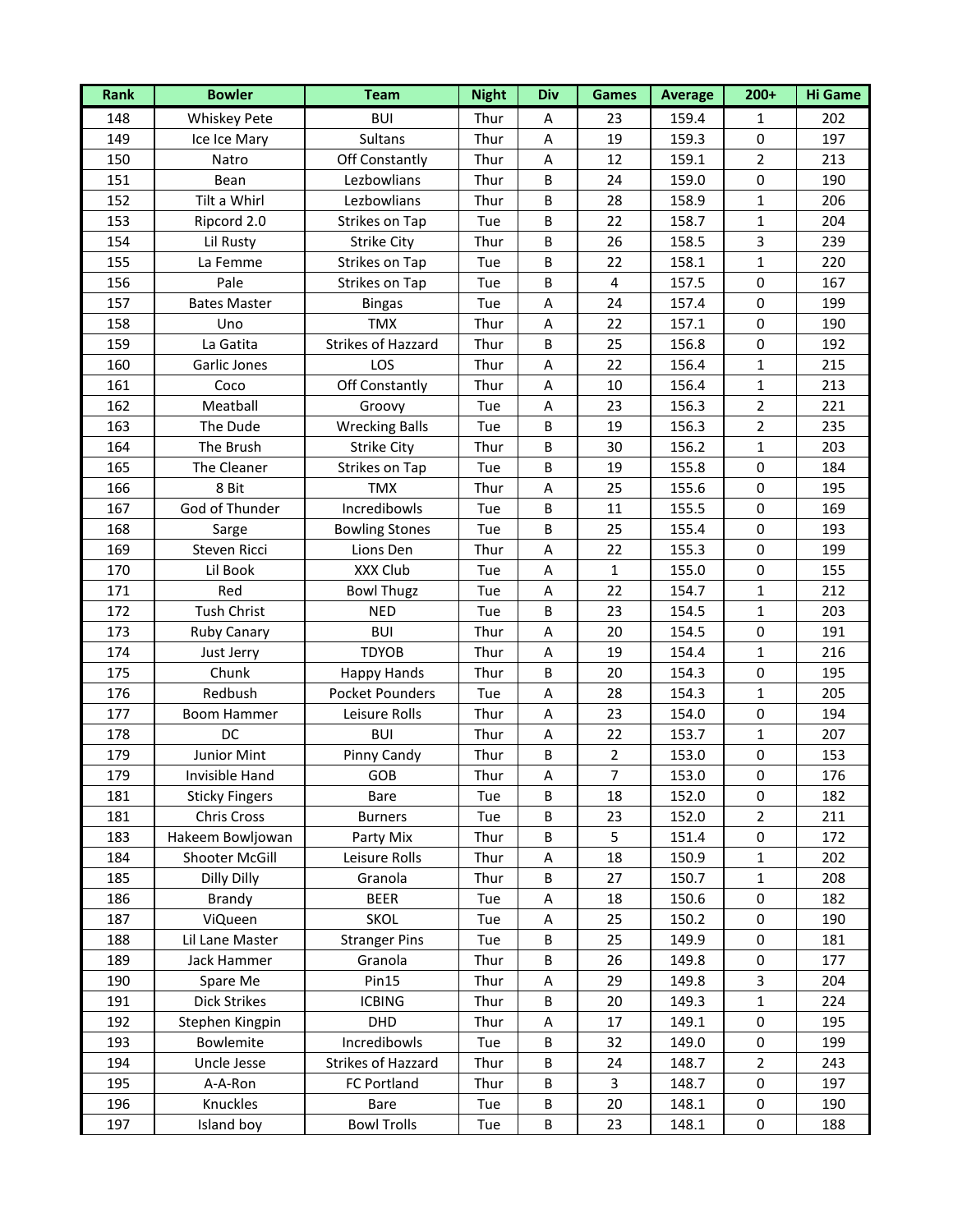| Rank | <b>Bowler</b>            | <b>Team</b>           | <b>Night</b> | <b>Div</b> | <b>Games</b>   | <b>Average</b> | $200+$         | <b>Hi Game</b> |
|------|--------------------------|-----------------------|--------------|------------|----------------|----------------|----------------|----------------|
| 198  | Marv Gomez               | <b>Happy Hands</b>    | Thur         | B          | 3              | 148.0          | 0              | 169            |
| 199  | Alpaca Bowl              | <b>ICBING</b>         | Thur         | $\sf B$    | 22             | 148.0          | $\pmb{0}$      | 198            |
| 200  | Shooter McDabbin         | <b>Burners</b>        | Tue          | B          | 28             | 147.9          | $\pmb{0}$      | 188            |
| 201  | Welchie San              | Minds in the Gutter   | Tue          | $\sf B$    | 26             | 147.9          | 3              | 225            |
| 202  | Inferno                  | DHD                   | Thur         | A          | 18             | 147.7          | $\pmb{0}$      | 192            |
| 203  | <b>Bald Eagle</b>        | Average Bros          | Thur         | A          | 16             | 147.7          | $\pmb{0}$      | 199            |
| 204  | Mr Mayor                 | B&B                   | Thur         | B          | 23             | 147.5          | $\pmb{0}$      | 186            |
| 205  | Bora Bora                | XXX Club              | Tue          | A          | 19             | 147.5          | $\pmb{0}$      | 181            |
| 206  | <b>Ric Spair</b>         | Hookers               | Tue          | B          | 8              | 147.4          | $\mathbf 0$    | 183            |
| 207  | Dinah Moe Humm           | <b>BILF</b>           | Tue          | $\sf B$    | 22             | 147.4          | $\overline{2}$ | 210            |
| 208  | Sweet Baby Lou           | Incredibowls          | Tue          | B          | 25             | 147.3          | 1              | 221            |
| 209  | Ramrod                   | FC Portland           | Thur         | $\sf B$    | 23             | 147.3          | $\pmb{0}$      | 191            |
| 210  | Trash Island             | <b>NED</b>            | Tue          | $\sf B$    | 15             | 147.1          | $\pmb{0}$      | 196            |
| 211  | Coucou                   | Off Constantly        | Thur         | A          | $\mathbf 1$    | 147.0          | $\pmb{0}$      | 147            |
| 211  | The Fuge                 | <b>Bowl Trolls</b>    | Tue          | B          | 10             | 147.0          | $\pmb{0}$      | 193            |
| 213  | Tron                     | Off Constantly        | Thur         | A          | 21             | 147.0          | $\pmb{0}$      | 198            |
| 214  | Drench                   | <b>Wrecking Balls</b> | Tue          | B          | $\overline{3}$ | 146.7          | $\pmb{0}$      | 180            |
| 215  | Lil Bit                  | GOB                   | Thur         | A          | 25             | 146.0          | $\pmb{0}$      | 188            |
| 216  | Capt Cave Mom            | FC Portland           | Thur         | $\sf B$    | 11             | 146.0          | $\pmb{0}$      | 184            |
| 217  | Abbazon                  | <b>Bowl Trolls</b>    | Tue          | $\sf B$    | 19             | 145.8          | $\pmb{0}$      | 168            |
| 218  | Caspah                   | Pindecent Exposure    | Tue          | A          | 24             | 145.7          | $\mathbf 0$    | 188            |
| 218  | <b>Nick</b>              | Bowlderdash           | Thur         | $\sf B$    | $\mathbf{3}$   | 145.7          | $\pmb{0}$      | 178            |
| 220  | <b>Bobby Blue Beetle</b> | <b>TDYOB</b>          | Thur         | A          | 19             | 145.5          | $\pmb{0}$      | 193            |
| 221  | Smash Jackson            | Hooligans             | Thur         | A          | 17             | 145.4          | $\mathbf{1}$   | 201            |
| 222  | DonZerelli               | <b>NED</b>            | Tue          | $\sf B$    | 22             | 145.1          | $\pmb{0}$      | 194            |
| 223  | Get tha Meat             | <b>Stranger Pins</b>  | Tue          | B          | 12             | 144.9          | $\pmb{0}$      | 193            |
| 224  | Crowbar                  | <b>Pin15</b>          | Thur         | A          | 10             | 143.7          | $\pmb{0}$      | 164            |
| 225  | Rubbies                  | Pin15                 | Thur         | Α          | 19             | 143.4          | $\mathbf 0$    | 185            |
| 226  | Mr. Bill                 | <b>Bowling Stones</b> | Tue          | $\sf B$    | $\overline{3}$ | 143.3          | $\pmb{0}$      | 182            |
| 227  | Princess Pinnacle        | Hooligans             | Thur         | A          | 19             | 143.3          | $\pmb{0}$      | 195            |
| 228  | Mo\$                     | Leisure Rolls         | Thur         | A          | 10             | 143.3          | $\pmb{0}$      | 177            |
| 229  | Bonita                   | Guacabowle            | Thur         | A          | 19             | 143.2          | $\mathbf{1}$   | 204            |
| 230  | Mimi                     | <b>Average Bros</b>   | Thur         | Α          | 18             | 143.1          | $\mathbf 1$    | 222            |
| 231  | Dave                     | Incredibowls          | Tue          | B          | 5              | 143.0          | 0              | 189            |
| 231  | Strike Tyson             | B&B                   | Thur         | B          | 20             | 143.0          | 0              | 183            |
| 233  | Luna                     | Sultans               | Thur         | A          | 22             | 142.8          | 0              | 191            |
| 234  | Kelly Kabowlski          | Guacabowle            | Thur         | A          | 20             | 142.6          | $\pmb{0}$      | 198            |
| 235  | Cro Magnon               | Whoomp                | Tue          | B          | 24             | 142.6          | 1              | 212            |
| 236  | Honey Bunny              | Off Constantly        | Thur         | Α          | 3              | 142.3          | 0              | 144            |
| 236  | Mookie Oak               | <b>Happy Hands</b>    | Thur         | B          | 18             | 142.3          | 0              | 186            |
| 238  | <b>Roaring Kitty</b>     | Party Mix             | Thur         | B          | 33             | 142.2          | 1              | 208            |
| 239  | The Chameleon            | <b>Burners</b>        | Tue          | $\sf B$    | $\overline{2}$ | 142.0          | $\pmb{0}$      | 144            |
| 240  | <b>Train Conductor</b>   | Pin15                 | Thur         | A          | 13             | 141.9          | 1              | 206            |
| 241  | <b>Big Party</b>         | Party Mix             | Thur         | B          | 31             | 141.8          | 0              | 184            |
| 242  | Lil Mo Ink               | Bowlderdash           | Thur         | B          | 31             | 141.5          | $\mathbf 0$    | 176            |
| 243  | Silver Swayze            | Minds in the Gutter   | Tue          | B          | 25             | 140.6          | 0              | 177            |
| 244  | CC                       | Groovy                | Tue          | A          | 23             | 140.5          | 1              | 206            |
| 245  | Slow Roll                | <b>BEER</b>           | Tue          | A          | 12             | 140.3          | $\pmb{0}$      | 196            |
| 246  | Nerds                    | Pinny Candy           | Thur         | B          | 3              | 140.0          | 0              | 147            |
| 246  | Just D Tip               | Guacabowle            | Thur         | A          | 3              | 140.0          | $\pmb{0}$      | 168            |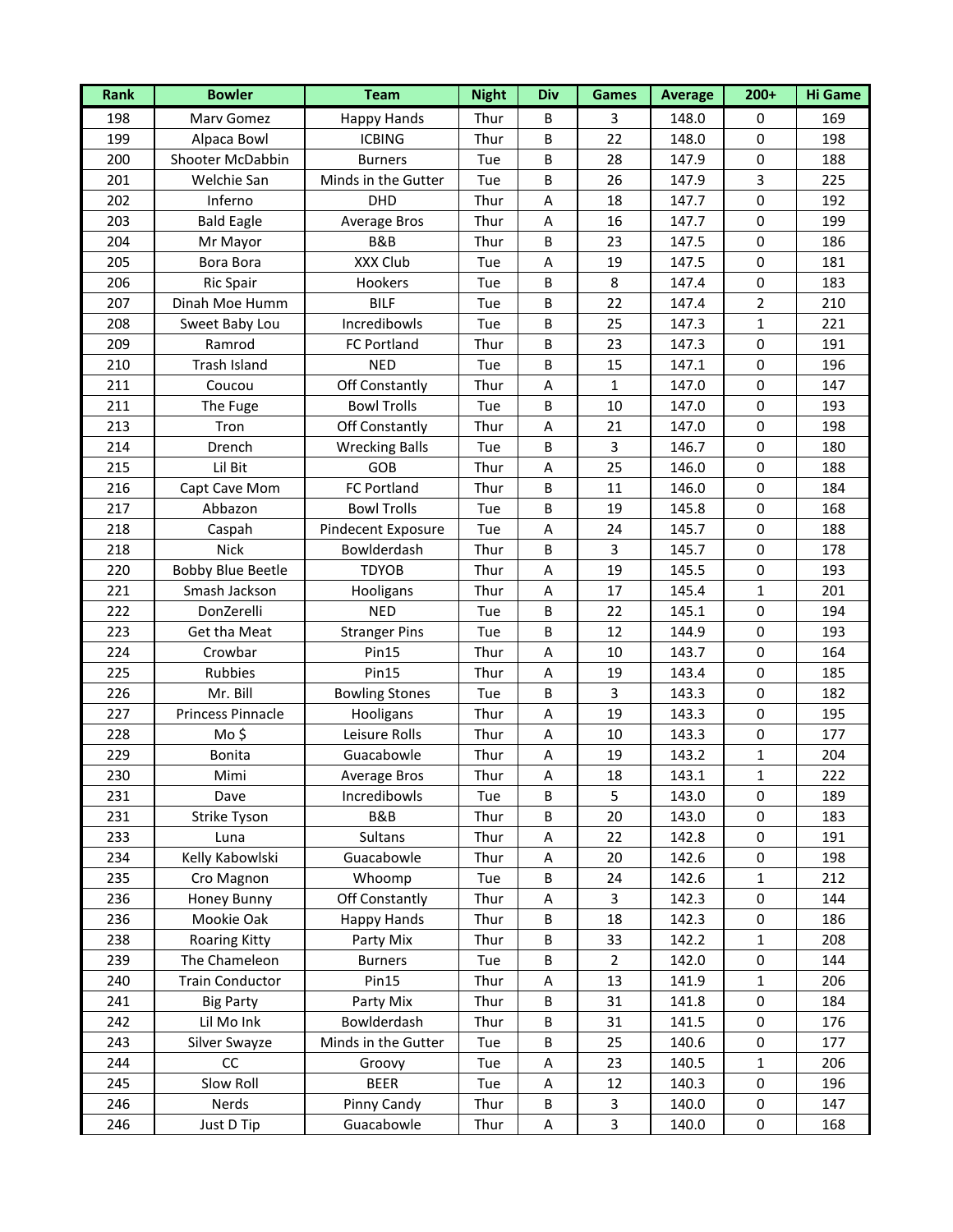| Rank | <b>Bowler</b>          | <b>Team</b>               | <b>Night</b> | <b>Div</b> | <b>Games</b>            | <b>Average</b> | $200+$       | <b>Hi Game</b> |
|------|------------------------|---------------------------|--------------|------------|-------------------------|----------------|--------------|----------------|
| 248  | Saw                    | <b>B&amp;B</b>            | Thur         | B          | 25                      | 139.6          | 0            | 169            |
| 249  | Sad Julien             | <b>Bare</b>               | Tue          | B          | 21                      | 139.1          | $\pmb{0}$    | 185            |
| 250  | Twizzler               | Pinny Candy               | Thur         | B          | 24                      | 138.4          | $\mathbf 0$  | 183            |
| 251  | Ralphie                | Shake & Bake              | Tue          | A          | 17                      | 138.4          | $\mathbf 0$  | 182            |
| 252  | Hexy                   | Hooligans                 | Thur         | A          | 23                      | 138.3          | $\pmb{0}$    | 176            |
| 253  | Honey High Hat         | Whoomp                    | Tue          | B          | 5                       | 138.0          | $\pmb{0}$    | 168            |
| 253  | Dot Matrixx            | <b>BUI</b>                | Thur         | A          | $\overline{\mathbf{3}}$ | 138.0          | $\pmb{0}$    | 172            |
| 255  | El Hombre Doro         | B&B                       | Thur         | B          | 19                      | 137.5          | $\mathbf 0$  | 181            |
| 256  | Das Ducken             | Lions Den                 | Thur         | A          | 19                      | 137.3          | $\mathbf 0$  | 192            |
| 257  | <b>Major Danks</b>     | <b>BILF</b>               | Tue          | B          | 24                      | 136.5          | $\mathbf 0$  | 179            |
| 258  | Tenacious D            | <b>Wrecking Balls</b>     | Tue          | B          | 3                       | 136.3          | $\mathbf 0$  | 149            |
| 259  | Butterball             | Poultry Ass               | Tue          | $\sf B$    | 29                      | 136.0          | $\mathbf{1}$ | 206            |
| 260  | <b>Bendie Pretzel</b>  | Minds in the Gutter       | Tue          | $\sf B$    | 27                      | 135.8          | $\pmb{0}$    | 169            |
| 261  | Beaugolais             | B&B                       | Thur         | $\sf B$    | 27                      | 135.4          | $\pmb{0}$    | 181            |
| 262  | Griff                  | <b>BUI</b>                | Thur         | A          | 23                      | 135.3          | $\pmb{0}$    | 184            |
| 263  | Luke                   | <b>Strikes of Hazzard</b> | Thur         | B          | 14                      | 135.2          | $\pmb{0}$    | 182            |
| 264  | Marbles                | Bare                      | Tue          | $\sf B$    | 20                      | 135.0          | $\mathbf{1}$ | 206            |
| 265  | Old Thumpah            | <b>Strike City</b>        | Thur         | $\sf B$    | 16                      | 134.9          | $\pmb{0}$    | 166            |
| 266  | <b>Balladeer</b>       | Strikes of Hazzard        | Thur         | $\sf B$    | 12                      | 134.8          | $\pmb{0}$    | 168            |
| 267  | Plowman                | Granola                   | Thur         | $\sf B$    | 20                      | 134.8          | $\mathbf 0$  | 172            |
| 268  | Marne Asada            | <b>Strikes of Hazzard</b> | Thur         | B          | 14                      | 134.5          | $\mathbf 0$  | 168            |
| 269  | <b>Titty Bang Bang</b> | <b>NED</b>                | Tue          | $\sf B$    | 28                      | 133.8          | $\pmb{0}$    | 189            |
| 270  | Humbolt Honey          | <b>Bowl Trolls</b>        | Tue          | $\sf B$    | 20                      | 133.7          | $\mathbf 0$  | 194            |
| 271  | The River              | Granola                   | Thur         | $\sf B$    | 13                      | 133.6          | $\pmb{0}$    | 165            |
| 272  | MacBalls               | <b>Stranger Pins</b>      | Tue          | $\sf B$    | 20                      | 133.6          | $\mathbf{1}$ | 204            |
| 273  | T Bone                 | <b>Wrecking Balls</b>     | Tue          | $\sf B$    | $\overline{2}$          | 133.5          | $\pmb{0}$    | 141            |
| 274  | Handy                  | <b>ICBING</b>             | Thur         | $\sf B$    | 24                      | 133.3          | $\pmb{0}$    | 175            |
| 275  | Max Ship               | <b>Happy Hands</b>        | Thur         | B          | 15                      | 133.1          | $\mathbf 0$  | 185            |
| 276  | <b>Dusty Rafters</b>   | Hookers                   | Tue          | $\sf B$    | $\mathbf{1}$            | 133.0          | $\pmb{0}$    | 133            |
| 277  | Strike Ditka           | <b>Burners</b>            | Tue          | $\sf B$    | 24                      | 132.5          | $\pmb{0}$    | 177            |
| 278  | Downtown               | Lezbowlians               | Thur         | B          | 18                      | 132.1          | $\pmb{0}$    | 176            |
| 279  | <b>Fisher Price</b>    | Average Bros              | Thur         | A          | 28                      | 132.1          | $\pmb{0}$    | 177            |
| 280  | Magnus                 | <b>Strike City</b>        | Thur         | B          | 14                      | 131.6          | $\mathbf 0$  | 163            |
| 281  | Here 4 the Beer        | <b>Stranger Pins</b>      | Tue          | B          | 24                      | 131.3          | 0            | 189            |
| 282  | Dirty Sylon            | <b>NED</b>                | Tue          | B          | 14                      | 130.4          | 0            | 177            |
| 283  | 1639                   | Bowlderdash               | Thur         | B          | 3                       | 130.3          | 0            | 147            |
| 284  | Slither of Oz          | <b>Stranger Pins</b>      | Tue          | $\sf B$    | 22                      | 130.3          | $\pmb{0}$    | 171            |
| 285  | H Dawg                 | <b>Bowling Stones</b>     | Tue          | B          | 16                      | 130.1          | $\pmb{0}$    | 163            |
| 286  | Almond Joy             | Pinny Candy               | Thur         | B          | $\overline{2}$          | 130.0          | $\pmb{0}$    | 162            |
| 286  | <b>BB</b>              | Poultry Ass               | Tue          | B          | $\overline{2}$          | 130.0          | 0            | 149            |
| 288  | <b>Bowl Murray</b>     | <b>TDYOB</b>              | Thur         | A          | 29                      | 130.0          | 0            | 168            |
| 289  | Bacon                  | Poultry Ass               | Tue          | B          | 27                      | 130.0          | $\pmb{0}$    | 160            |
| 290  | Cupcake                | <b>TMX</b>                | Thur         | A          | 29                      | 129.4          | $\pmb{0}$    | 189            |
| 291  | Two Koops              | XXX Club                  | Tue          | A          | 21                      | 129.1          | $\pmb{0}$    | 169            |
| 292  | Pepi Hooker            | Happy Hands               | Thur         | B          | 15                      | 129.1          | $\mathbf 0$  | 187            |
| 293  | Sugar                  | Granola                   | Thur         | B          | 26                      | 128.7          | 0            | 177            |
| 294  | Ollie Bubba            | Lezbowlians               | Thur         | B          | 25                      | 128.2          | $\pmb{0}$    | 172            |
| 295  | The Professional       | <b>Bowling Stones</b>     | Tue          | B          | 9                       | 128.1          | 0            | 170            |
| 296  | <b>Bowl Bafett</b>     | Party Mix                 | Thur         | B          | 33                      | 127.4          | 0            | 190            |
| 297  | <b>Tootsie Roll</b>    | Pinny Candy               | Thur         | $\sf B$    | 24                      | 127.4          | 0            | 185            |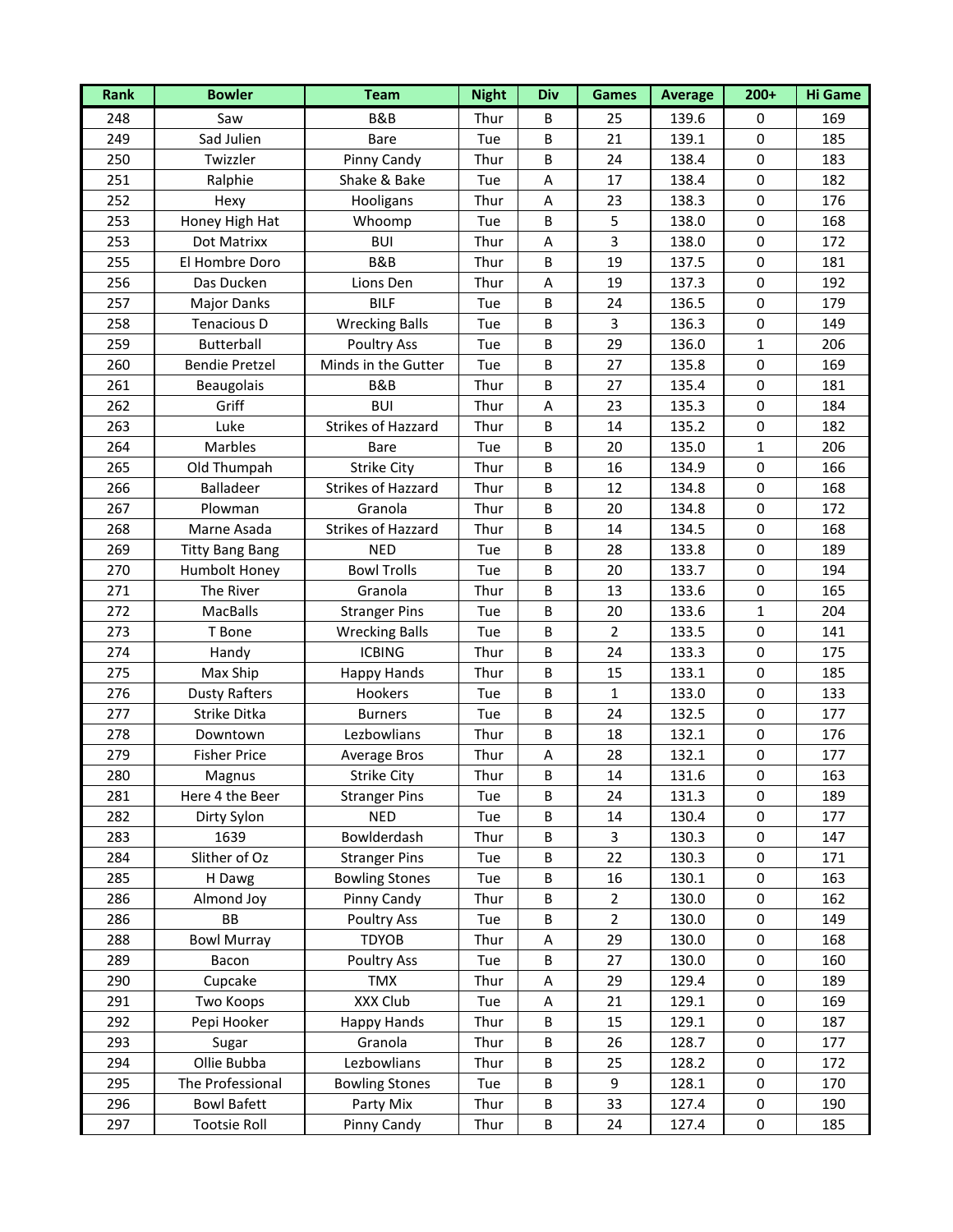| Rank | <b>Bowler</b>        | <b>Team</b>            | <b>Night</b> | <b>Div</b> | <b>Games</b>     | <b>Average</b> | $200+$       | <b>Hi Game</b> |
|------|----------------------|------------------------|--------------|------------|------------------|----------------|--------------|----------------|
| 298  | Pin Scatterpitter    | Bowlderdash            | Thur         | B          | 13               | 127.2          | 0            | 183            |
| 299  | Tito                 | <b>BILF</b>            | Tue          | B          | 16               | 127.1          | $\pmb{0}$    | 162            |
| 300  | Kielbasa             | B&B                    | Thur         | B          | 3                | 127.0          | $\mathbf 0$  | 154            |
| 300  | Peebs                | <b>Pocket Pounders</b> | Tue          | A          | 13               | 127.0          | $\mathbf 0$  | 155            |
| 302  | Tootsie              | Whoomp                 | Tue          | $\sf B$    | 17               | 126.4          | $\pmb{0}$    | 162            |
| 302  | Dispencer            | <b>Bowling Stones</b>  | Tue          | B          | 17               | 126.4          | $\pmb{0}$    | 187            |
| 304  | Sally Bowls          | Leisure Rolls          | Thur         | A          | 21               | 126.3          | $\pmb{0}$    | 175            |
| 305  | <b>Deuces</b>        | <b>Happy Hands</b>     | Thur         | B          | 16               | 126.3          | $\mathbf 0$  | 187            |
| 306  | Jnco Jeans           | Bowlderdash            | Thur         | B          | 20               | 126.2          | $\mathbf 0$  | 179            |
| 307  | <b>Strike Dancer</b> | LOS                    | Thur         | A          | 23               | 126.1          | $\mathbf 0$  | 177            |
| 308  | Mooch                | Bowlderdash            | Thur         | B          | $\overline{2}$   | 126.0          | $\mathbf 0$  | 136            |
| 309  | <b>Buff Broadway</b> | Bare                   | Tue          | $\sf B$    | 17               | 125.9          | $\pmb{0}$    | 160            |
| 310  | <b>Filthy Animal</b> | Hookers                | Tue          | $\sf B$    | $\boldsymbol{6}$ | 125.8          | $\pmb{0}$    | 165            |
| 311  | Daisys Jeep          | Strikes of Hazzard     | Thur         | $\sf B$    | 24               | 125.8          | $\pmb{0}$    | 179            |
| 312  | 100 Grand            | Pinny Candy            | Thur         | $\sf B$    | 29               | 125.6          | $\pmb{0}$    | 188            |
| 313  | <b>WAR</b>           | Minds in the Gutter    | Tue          | B          | 25               | 125.3          | $\mathbf{1}$ | 203            |
| 314  | <b>Hot Tomale</b>    | Pinny Candy            | Thur         | $\sf B$    | $\overline{3}$   | 124.7          | $\pmb{0}$    | 136            |
| 315  | <b>Bama</b>          | Granola                | Thur         | $\sf B$    | 13               | 124.5          | $\mathbf 0$  | 150            |
| 316  | <b>Tuck Face</b>     | Bowlderdash            | Thur         | $\sf B$    | 12               | 124.4          | $\pmb{0}$    | 161            |
| 317  | Beaver               | Lezbowlians            | Thur         | B          | 23               | 124.3          | $\mathbf 0$  | 170            |
| 318  | Sparesi Lanister     | <b>Wrecking Balls</b>  | Tue          | B          | 24               | 124.3          | $\mathbf 0$  | 167            |
| 319  | Nabowlian Dynamite   | Strike City            | Thur         | $\sf B$    | 22               | 124.3          | $\pmb{0}$    | 178            |
| 320  | Danny Denim          | <b>Pin15</b>           | Thur         | Α          | 10               | 124.1          | $\mathbf 0$  | 165            |
| 321  | Hollywood            | Hookers                | Tue          | $\sf B$    | 24               | 123.8          | $\pmb{0}$    | 162            |
| 322  | Fried Bologna        | Bowlderdash            | Thur         | $\sf B$    | 18               | 123.8          | $\pmb{0}$    | 156            |
| 323  | Sasha Northfield     | <b>Happy Hands</b>     | Thur         | B          | 22               | 123.7          | $\pmb{0}$    | 156            |
| 324  | Spladam              | <b>Burners</b>         | Tue          | $\sf B$    | 16               | 123.5          | $\pmb{0}$    | 174            |
| 325  | O Face               | <b>BILF</b>            | Tue          | B          | $\overline{2}$   | 123.0          | $\mathbf 0$  | 156            |
| 326  | Stayfree             | Lezbowlians            | Thur         | $\sf B$    | 24               | 123.0          | $\pmb{0}$    | 157            |
| 327  | Chatty               | <b>TMX</b>             | Thur         | A          | 14               | 122.9          | $\pmb{0}$    | 164            |
| 328  | Lianimal             | <b>Bowling Stones</b>  | Tue          | B          | 18               | 121.4          | $\pmb{0}$    | 152            |
| 329  | Kevinnnn!!           | Hookers                | Tue          | B          | 4                | 121.0          | $\pmb{0}$    | 133            |
| 330  | Tomato               | Poultry Ass            | Tue          | B          | 24               | 120.9          | $\mathbf 0$  | 160            |
| 331  | K Train              | <b>Bowling Stones</b>  | Tue          | B          | 23               | 120.8          | 0            | 178            |
| 332  | Wadsworth            | Lions Den              | Thur         | Α          | 18               | 120.7          | 0            | 188            |
| 333  | Rollapinna           | <b>Bad News Spares</b> | Thur         | B          | 27               | 120.3          | 0            | 167            |
| 334  | Dr Will              | <b>Bad News Spares</b> | Thur         | B          | $\overline{7}$   | 120.3          | $\pmb{0}$    | 146            |
| 335  | Jem                  | Lions Den              | Thur         | Α          | 20               | 119.9          | 0            | 171            |
| 336  | <b>Bullet</b>        | Party Mix              | Thur         | B          | 29               | 119.9          | 0            | 167            |
| 337  | <b>Bruiser</b>       | Groovy                 | Tue          | A          | 19               | 119.9          | 0            | 170            |
| 338  | Ballzee              | <b>Bad News Spares</b> | Thur         | B          | 27               | 119.7          | 0            | 157            |
| 339  | Manianimal           | <b>Bingas</b>          | Tue          | A          | 3                | 119.7          | $\pmb{0}$    | 142            |
| 340  | Jenerator            | B&B                    | Thur         | B          | 24               | 119.4          | 0            | 159            |
| 341  | Green Monster        | Strikes of Hazzard     | Thur         | B          | 3                | 119.0          | $\pmb{0}$    | 152            |
| 342  | Clark                | <b>Wrecking Balls</b>  | Tue          | B          | $\overline{2}$   | 118.5          | 0            | 125            |
| 343  | Mo                   | <b>Bad News Spares</b> | Thur         | B          | 6                | 118.2          | 0            | 142            |
| 344  | Wanda                | <b>Burners</b>         | Tue          | $\sf B$    | 26               | 117.9          | $\pmb{0}$    | 164            |
| 345  | Casual Hundo         | <b>Bowl Thugz</b>      | Tue          | A          | 22               | 117.7          | 0            | 160            |
| 346  | 8 Soft               | Hookers                | Tue          | B          | 3                | 117.7          | 0            | 151            |
| 346  | Its Britney          | Oddballs               | Tue          | A          | 3                | 117.7          | 0            | 128            |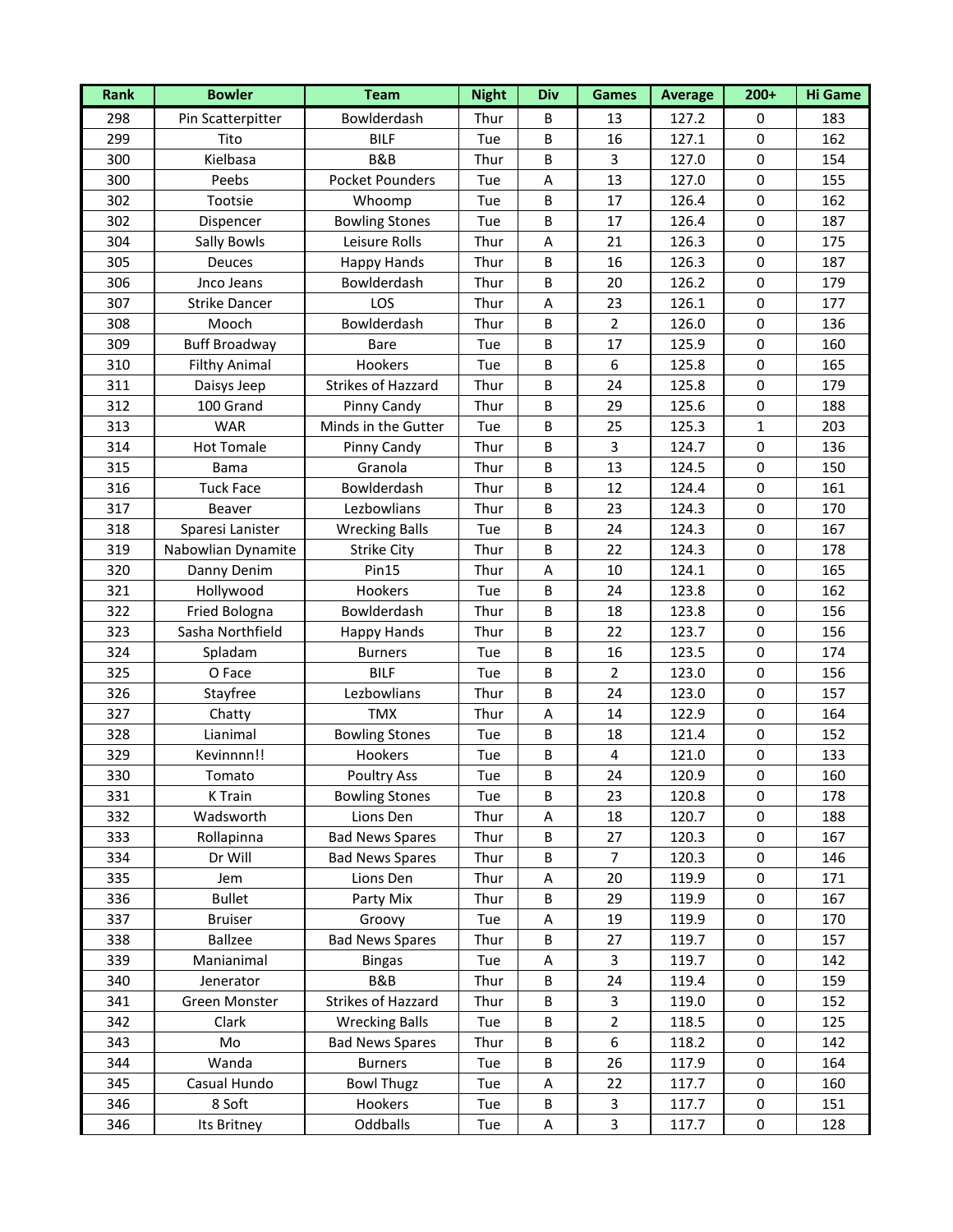| Incredibowls<br>Alley Kat<br>348<br>25<br>117.5<br>167<br>Tue<br>B<br>0<br>349<br>Lil Kimchi<br>$\sf B$<br>$\pmb{0}$<br>Hookers<br>22<br>151<br>Tue<br>117.4<br>350<br>189<br><b>MMM Waffles</b><br>Tue<br>B<br>26<br>117.0<br>$\mathbf 0$<br>Whoomp<br>351<br>Thur<br>$\sf B$<br>19<br>116.9<br>133<br>C Bowl<br>Granola<br>$\mathbf 0$<br>153<br>352<br>Cunt Chocula<br>Off Constantly<br>Thur<br>116.6<br>$\pmb{0}$<br>A<br>20<br>353<br>$\sf B$<br>12<br>116.2<br>$\pmb{0}$<br>134<br>Beanprle<br>FC Portland<br>Thur<br>354<br>$\sf B$<br>$\pmb{0}$<br>152<br>Disco Cosmo<br>Minds in the Gutter<br>29<br>Tue<br>115.9<br>355<br>25<br>178<br><b>Bird Bones</b><br>Tue<br>B<br>115.7<br>$\mathbf 0$<br>Bare<br>356<br>Incredibowls<br>115.4<br>162<br><b>Butter Basted Filet</b><br>Tue<br>B<br>18<br>$\mathbf 0$<br>357<br>$\sf B$<br>115.3<br>140<br><b>Bottom Bread</b><br><b>Poultry Ass</b><br>Tue<br>12<br>$\mathbf 0$<br>358<br>144<br>3 Hole Punch<br><b>Bad News Spares</b><br>Thur<br>B<br>9<br>115.2<br>$\mathbf 0$<br>$\overline{2}$<br>125<br>359<br>$\sf B$<br>115.0<br>$\pmb{0}$<br>Cant Read<br><b>Bad News Spares</b><br>Thur<br>360<br>$\sf B$<br>149<br>Carrie Okay<br>Bowlderdash<br>Thur<br>10<br>114.3<br>$\pmb{0}$<br>361<br>Bowlderdash<br>Thur<br>$\sf B$<br>$\overline{4}$<br>114.0<br>$\pmb{0}$<br>123<br>Sweet Tamm<br><b>BILF</b><br>153<br>362<br>$\sf B$<br>16<br>113.9<br>$\pmb{0}$<br>Downpin Abby<br>Tue<br><b>Wrecking Balls</b><br>B<br>18<br>$\pmb{0}$<br>143<br>363<br>LuLu<br>Tue<br>113.8<br>364<br>Bambi Star<br>$\sf B$<br>113.6<br>$\pmb{0}$<br>165<br>Happy Hands<br>Thur<br>28<br>365<br><b>BILF</b><br>$\sf B$<br>166<br>Loochie<br>Tue<br>23<br>113.5<br>$\mathbf 0$<br><b>Strikes of Hazzard</b><br>130<br>366<br>Red Hannah<br>Thur<br>$\sf B$<br>$\mathbf{3}$<br>113.0<br>$\pmb{0}$<br>DHD<br>$\overline{2}$<br>123<br>366<br><b>Bowlin Nolan</b><br>Thur<br>113.0<br>$\mathbf 0$<br>A<br>368<br>David Bowlie<br><b>Burners</b><br>Tue<br>B<br>22<br>112.7<br>$\mathbf 0$<br>140<br>369<br><b>BUI</b><br>$\mathbf{3}$<br>112.3<br>$\pmb{0}$<br>123<br>Major Asshole<br>Thur<br>A<br>370<br>112.1<br>141<br>Nora Spect<br><b>NED</b><br>Tue<br>B<br>14<br>$\pmb{0}$<br>371<br><b>ICBING</b><br>Thur<br>$\sf B$<br>8<br>111.6<br>$\pmb{0}$<br>145<br>Space Dog<br>17<br>160<br>372<br>Cave Dweller<br><b>TDYOB</b><br>Thur<br>A<br>110.8<br>$\mathbf 0$<br>373<br>$\sf B$<br>$\overline{7}$<br>$\pmb{0}$<br>146<br>Mos Stef<br><b>NED</b><br>Tue<br>110.7<br>$\sf B$<br>374<br>11<br>$\pmb{0}$<br>131<br>Gutterrat<br><b>Bad News Spares</b><br>Thur<br>109.9<br>375<br>127<br><b>ICBING</b><br>Thur<br>B<br>3<br>109.3<br>$\mathbf 0$<br>Chrisp-P<br>376<br>Thur<br>$\sf B$<br>18<br>108.9<br>$\pmb{0}$<br>128<br>Banana Split<br><b>Strike City</b><br><b>ICBING</b><br>$\overline{3}$<br>377<br>Thur<br>$\sf B$<br>108.3<br>$\pmb{0}$<br>117<br>Spare Dog<br>378<br>$\sf B$<br>23<br>$\pmb{0}$<br>157<br><b>Bovice</b><br>Hookers<br>Tue<br>107.8<br>379<br>B<br>3<br>$\pmb{0}$<br>Suzie<br><b>Strike City</b><br>Thur<br>107.3<br>114<br>$\mathbf 0$<br>B<br>13<br>380<br>106.8<br>149<br>Pineapple<br>Thur<br>Party Mix<br>381<br><b>Strike City</b><br>Thur<br>B<br>15<br>106.2<br>Momma<br>0<br>147<br>Sugar Daddy<br>Pinny Candy<br>106.1<br>132<br>382<br>Thur<br>B<br>0<br>11<br>383<br><b>BILF</b><br>131<br>Kitty Kitty Bang<br>Tue<br>B<br>13<br>105.6<br>0<br>384<br>M&M<br>Pinny Candy<br>$\sf B$<br>$\pmb{0}$<br>Thur<br>10<br>105.5<br>137<br>385<br><b>Red Empire</b><br>Pin15<br>Thur<br>3<br>$\pmb{0}$<br>114<br>Α<br>105.3<br>$\overline{2}$<br>386<br>Suzie Greenbowl<br>Thur<br>B<br>104.5<br>0<br>105<br><b>Bad News Spares</b><br>133<br>387<br>Smokabowl<br>Thur<br>B<br>18<br>103.3<br>0<br><b>Bad News Spares</b><br>388<br>L55<br>FC Portland<br>Thur<br>B<br>11<br>102.9<br>0<br>128<br>389<br>Srta<br>$\sf B$<br>6<br>$\pmb{0}$<br>FC Portland<br>Thur<br>102.2<br>127<br>390<br>Pick Pocket<br>Whoomp<br>Tue<br>B<br>25<br>$\pmb{0}$<br>146<br>101.1<br>391<br>$\mathbf{3}$<br>99.7<br>105<br>Fireball<br>Pinny Candy<br>Thur<br>B<br>$\pmb{0}$<br>392<br>Pin15<br>99<br>Seachelz<br>Thur<br>$\mathbf{1}$<br>99.0<br>0<br>Α<br>393<br>Minds in the Gutter<br>B<br>12<br>98.9<br>0<br>124<br>K Dawg<br>Tue<br>394<br>Lezbowlians<br>$\pmb{0}$<br>112<br>Motion to Strike<br>Thur<br>B<br>$\overline{2}$<br>98.5<br>395<br>Strikes of Hazzard<br>Thur<br>B<br>$\overline{2}$<br>96.5<br>$\pmb{0}$<br>103<br>Dogters Pet<br>395<br><b>Buffalo Style</b><br><b>Bad News Spares</b><br>96.5<br>121<br>Thur<br>B<br>12<br>0<br>397<br>$\sf B$<br>96.0<br>128<br>Hot For Tina<br><b>ICBING</b><br>Thur<br>21<br>0 | Rank | <b>Bowler</b> | <b>Team</b> | <b>Night</b> | <b>Div</b> | <b>Games</b> | <b>Average</b> | $200+$ | <b>Hi Game</b> |
|-------------------------------------------------------------------------------------------------------------------------------------------------------------------------------------------------------------------------------------------------------------------------------------------------------------------------------------------------------------------------------------------------------------------------------------------------------------------------------------------------------------------------------------------------------------------------------------------------------------------------------------------------------------------------------------------------------------------------------------------------------------------------------------------------------------------------------------------------------------------------------------------------------------------------------------------------------------------------------------------------------------------------------------------------------------------------------------------------------------------------------------------------------------------------------------------------------------------------------------------------------------------------------------------------------------------------------------------------------------------------------------------------------------------------------------------------------------------------------------------------------------------------------------------------------------------------------------------------------------------------------------------------------------------------------------------------------------------------------------------------------------------------------------------------------------------------------------------------------------------------------------------------------------------------------------------------------------------------------------------------------------------------------------------------------------------------------------------------------------------------------------------------------------------------------------------------------------------------------------------------------------------------------------------------------------------------------------------------------------------------------------------------------------------------------------------------------------------------------------------------------------------------------------------------------------------------------------------------------------------------------------------------------------------------------------------------------------------------------------------------------------------------------------------------------------------------------------------------------------------------------------------------------------------------------------------------------------------------------------------------------------------------------------------------------------------------------------------------------------------------------------------------------------------------------------------------------------------------------------------------------------------------------------------------------------------------------------------------------------------------------------------------------------------------------------------------------------------------------------------------------------------------------------------------------------------------------------------------------------------------------------------------------------------------------------------------------------------------------------------------------------------------------------------------------------------------------------------------------------------------------------------------------------------------------------------------------------------------------------------------------------------------------------------------------------------------------------------------------------------------------------------------------------------------------------------------------------------------------------------------------------------------------------------------------------------------------------------------------------------------------------------------------------------------------------------------------------------------------------------------------------------------------------------------------------------------------------------------------------------------------------------------------------------------------------------------|------|---------------|-------------|--------------|------------|--------------|----------------|--------|----------------|
|                                                                                                                                                                                                                                                                                                                                                                                                                                                                                                                                                                                                                                                                                                                                                                                                                                                                                                                                                                                                                                                                                                                                                                                                                                                                                                                                                                                                                                                                                                                                                                                                                                                                                                                                                                                                                                                                                                                                                                                                                                                                                                                                                                                                                                                                                                                                                                                                                                                                                                                                                                                                                                                                                                                                                                                                                                                                                                                                                                                                                                                                                                                                                                                                                                                                                                                                                                                                                                                                                                                                                                                                                                                                                                                                                                                                                                                                                                                                                                                                                                                                                                                                                                                                                                                                                                                                                                                                                                                                                                                                                                                                                                                                                                 |      |               |             |              |            |              |                |        |                |
|                                                                                                                                                                                                                                                                                                                                                                                                                                                                                                                                                                                                                                                                                                                                                                                                                                                                                                                                                                                                                                                                                                                                                                                                                                                                                                                                                                                                                                                                                                                                                                                                                                                                                                                                                                                                                                                                                                                                                                                                                                                                                                                                                                                                                                                                                                                                                                                                                                                                                                                                                                                                                                                                                                                                                                                                                                                                                                                                                                                                                                                                                                                                                                                                                                                                                                                                                                                                                                                                                                                                                                                                                                                                                                                                                                                                                                                                                                                                                                                                                                                                                                                                                                                                                                                                                                                                                                                                                                                                                                                                                                                                                                                                                                 |      |               |             |              |            |              |                |        |                |
|                                                                                                                                                                                                                                                                                                                                                                                                                                                                                                                                                                                                                                                                                                                                                                                                                                                                                                                                                                                                                                                                                                                                                                                                                                                                                                                                                                                                                                                                                                                                                                                                                                                                                                                                                                                                                                                                                                                                                                                                                                                                                                                                                                                                                                                                                                                                                                                                                                                                                                                                                                                                                                                                                                                                                                                                                                                                                                                                                                                                                                                                                                                                                                                                                                                                                                                                                                                                                                                                                                                                                                                                                                                                                                                                                                                                                                                                                                                                                                                                                                                                                                                                                                                                                                                                                                                                                                                                                                                                                                                                                                                                                                                                                                 |      |               |             |              |            |              |                |        |                |
|                                                                                                                                                                                                                                                                                                                                                                                                                                                                                                                                                                                                                                                                                                                                                                                                                                                                                                                                                                                                                                                                                                                                                                                                                                                                                                                                                                                                                                                                                                                                                                                                                                                                                                                                                                                                                                                                                                                                                                                                                                                                                                                                                                                                                                                                                                                                                                                                                                                                                                                                                                                                                                                                                                                                                                                                                                                                                                                                                                                                                                                                                                                                                                                                                                                                                                                                                                                                                                                                                                                                                                                                                                                                                                                                                                                                                                                                                                                                                                                                                                                                                                                                                                                                                                                                                                                                                                                                                                                                                                                                                                                                                                                                                                 |      |               |             |              |            |              |                |        |                |
|                                                                                                                                                                                                                                                                                                                                                                                                                                                                                                                                                                                                                                                                                                                                                                                                                                                                                                                                                                                                                                                                                                                                                                                                                                                                                                                                                                                                                                                                                                                                                                                                                                                                                                                                                                                                                                                                                                                                                                                                                                                                                                                                                                                                                                                                                                                                                                                                                                                                                                                                                                                                                                                                                                                                                                                                                                                                                                                                                                                                                                                                                                                                                                                                                                                                                                                                                                                                                                                                                                                                                                                                                                                                                                                                                                                                                                                                                                                                                                                                                                                                                                                                                                                                                                                                                                                                                                                                                                                                                                                                                                                                                                                                                                 |      |               |             |              |            |              |                |        |                |
|                                                                                                                                                                                                                                                                                                                                                                                                                                                                                                                                                                                                                                                                                                                                                                                                                                                                                                                                                                                                                                                                                                                                                                                                                                                                                                                                                                                                                                                                                                                                                                                                                                                                                                                                                                                                                                                                                                                                                                                                                                                                                                                                                                                                                                                                                                                                                                                                                                                                                                                                                                                                                                                                                                                                                                                                                                                                                                                                                                                                                                                                                                                                                                                                                                                                                                                                                                                                                                                                                                                                                                                                                                                                                                                                                                                                                                                                                                                                                                                                                                                                                                                                                                                                                                                                                                                                                                                                                                                                                                                                                                                                                                                                                                 |      |               |             |              |            |              |                |        |                |
|                                                                                                                                                                                                                                                                                                                                                                                                                                                                                                                                                                                                                                                                                                                                                                                                                                                                                                                                                                                                                                                                                                                                                                                                                                                                                                                                                                                                                                                                                                                                                                                                                                                                                                                                                                                                                                                                                                                                                                                                                                                                                                                                                                                                                                                                                                                                                                                                                                                                                                                                                                                                                                                                                                                                                                                                                                                                                                                                                                                                                                                                                                                                                                                                                                                                                                                                                                                                                                                                                                                                                                                                                                                                                                                                                                                                                                                                                                                                                                                                                                                                                                                                                                                                                                                                                                                                                                                                                                                                                                                                                                                                                                                                                                 |      |               |             |              |            |              |                |        |                |
|                                                                                                                                                                                                                                                                                                                                                                                                                                                                                                                                                                                                                                                                                                                                                                                                                                                                                                                                                                                                                                                                                                                                                                                                                                                                                                                                                                                                                                                                                                                                                                                                                                                                                                                                                                                                                                                                                                                                                                                                                                                                                                                                                                                                                                                                                                                                                                                                                                                                                                                                                                                                                                                                                                                                                                                                                                                                                                                                                                                                                                                                                                                                                                                                                                                                                                                                                                                                                                                                                                                                                                                                                                                                                                                                                                                                                                                                                                                                                                                                                                                                                                                                                                                                                                                                                                                                                                                                                                                                                                                                                                                                                                                                                                 |      |               |             |              |            |              |                |        |                |
|                                                                                                                                                                                                                                                                                                                                                                                                                                                                                                                                                                                                                                                                                                                                                                                                                                                                                                                                                                                                                                                                                                                                                                                                                                                                                                                                                                                                                                                                                                                                                                                                                                                                                                                                                                                                                                                                                                                                                                                                                                                                                                                                                                                                                                                                                                                                                                                                                                                                                                                                                                                                                                                                                                                                                                                                                                                                                                                                                                                                                                                                                                                                                                                                                                                                                                                                                                                                                                                                                                                                                                                                                                                                                                                                                                                                                                                                                                                                                                                                                                                                                                                                                                                                                                                                                                                                                                                                                                                                                                                                                                                                                                                                                                 |      |               |             |              |            |              |                |        |                |
|                                                                                                                                                                                                                                                                                                                                                                                                                                                                                                                                                                                                                                                                                                                                                                                                                                                                                                                                                                                                                                                                                                                                                                                                                                                                                                                                                                                                                                                                                                                                                                                                                                                                                                                                                                                                                                                                                                                                                                                                                                                                                                                                                                                                                                                                                                                                                                                                                                                                                                                                                                                                                                                                                                                                                                                                                                                                                                                                                                                                                                                                                                                                                                                                                                                                                                                                                                                                                                                                                                                                                                                                                                                                                                                                                                                                                                                                                                                                                                                                                                                                                                                                                                                                                                                                                                                                                                                                                                                                                                                                                                                                                                                                                                 |      |               |             |              |            |              |                |        |                |
|                                                                                                                                                                                                                                                                                                                                                                                                                                                                                                                                                                                                                                                                                                                                                                                                                                                                                                                                                                                                                                                                                                                                                                                                                                                                                                                                                                                                                                                                                                                                                                                                                                                                                                                                                                                                                                                                                                                                                                                                                                                                                                                                                                                                                                                                                                                                                                                                                                                                                                                                                                                                                                                                                                                                                                                                                                                                                                                                                                                                                                                                                                                                                                                                                                                                                                                                                                                                                                                                                                                                                                                                                                                                                                                                                                                                                                                                                                                                                                                                                                                                                                                                                                                                                                                                                                                                                                                                                                                                                                                                                                                                                                                                                                 |      |               |             |              |            |              |                |        |                |
|                                                                                                                                                                                                                                                                                                                                                                                                                                                                                                                                                                                                                                                                                                                                                                                                                                                                                                                                                                                                                                                                                                                                                                                                                                                                                                                                                                                                                                                                                                                                                                                                                                                                                                                                                                                                                                                                                                                                                                                                                                                                                                                                                                                                                                                                                                                                                                                                                                                                                                                                                                                                                                                                                                                                                                                                                                                                                                                                                                                                                                                                                                                                                                                                                                                                                                                                                                                                                                                                                                                                                                                                                                                                                                                                                                                                                                                                                                                                                                                                                                                                                                                                                                                                                                                                                                                                                                                                                                                                                                                                                                                                                                                                                                 |      |               |             |              |            |              |                |        |                |
|                                                                                                                                                                                                                                                                                                                                                                                                                                                                                                                                                                                                                                                                                                                                                                                                                                                                                                                                                                                                                                                                                                                                                                                                                                                                                                                                                                                                                                                                                                                                                                                                                                                                                                                                                                                                                                                                                                                                                                                                                                                                                                                                                                                                                                                                                                                                                                                                                                                                                                                                                                                                                                                                                                                                                                                                                                                                                                                                                                                                                                                                                                                                                                                                                                                                                                                                                                                                                                                                                                                                                                                                                                                                                                                                                                                                                                                                                                                                                                                                                                                                                                                                                                                                                                                                                                                                                                                                                                                                                                                                                                                                                                                                                                 |      |               |             |              |            |              |                |        |                |
|                                                                                                                                                                                                                                                                                                                                                                                                                                                                                                                                                                                                                                                                                                                                                                                                                                                                                                                                                                                                                                                                                                                                                                                                                                                                                                                                                                                                                                                                                                                                                                                                                                                                                                                                                                                                                                                                                                                                                                                                                                                                                                                                                                                                                                                                                                                                                                                                                                                                                                                                                                                                                                                                                                                                                                                                                                                                                                                                                                                                                                                                                                                                                                                                                                                                                                                                                                                                                                                                                                                                                                                                                                                                                                                                                                                                                                                                                                                                                                                                                                                                                                                                                                                                                                                                                                                                                                                                                                                                                                                                                                                                                                                                                                 |      |               |             |              |            |              |                |        |                |
|                                                                                                                                                                                                                                                                                                                                                                                                                                                                                                                                                                                                                                                                                                                                                                                                                                                                                                                                                                                                                                                                                                                                                                                                                                                                                                                                                                                                                                                                                                                                                                                                                                                                                                                                                                                                                                                                                                                                                                                                                                                                                                                                                                                                                                                                                                                                                                                                                                                                                                                                                                                                                                                                                                                                                                                                                                                                                                                                                                                                                                                                                                                                                                                                                                                                                                                                                                                                                                                                                                                                                                                                                                                                                                                                                                                                                                                                                                                                                                                                                                                                                                                                                                                                                                                                                                                                                                                                                                                                                                                                                                                                                                                                                                 |      |               |             |              |            |              |                |        |                |
|                                                                                                                                                                                                                                                                                                                                                                                                                                                                                                                                                                                                                                                                                                                                                                                                                                                                                                                                                                                                                                                                                                                                                                                                                                                                                                                                                                                                                                                                                                                                                                                                                                                                                                                                                                                                                                                                                                                                                                                                                                                                                                                                                                                                                                                                                                                                                                                                                                                                                                                                                                                                                                                                                                                                                                                                                                                                                                                                                                                                                                                                                                                                                                                                                                                                                                                                                                                                                                                                                                                                                                                                                                                                                                                                                                                                                                                                                                                                                                                                                                                                                                                                                                                                                                                                                                                                                                                                                                                                                                                                                                                                                                                                                                 |      |               |             |              |            |              |                |        |                |
|                                                                                                                                                                                                                                                                                                                                                                                                                                                                                                                                                                                                                                                                                                                                                                                                                                                                                                                                                                                                                                                                                                                                                                                                                                                                                                                                                                                                                                                                                                                                                                                                                                                                                                                                                                                                                                                                                                                                                                                                                                                                                                                                                                                                                                                                                                                                                                                                                                                                                                                                                                                                                                                                                                                                                                                                                                                                                                                                                                                                                                                                                                                                                                                                                                                                                                                                                                                                                                                                                                                                                                                                                                                                                                                                                                                                                                                                                                                                                                                                                                                                                                                                                                                                                                                                                                                                                                                                                                                                                                                                                                                                                                                                                                 |      |               |             |              |            |              |                |        |                |
|                                                                                                                                                                                                                                                                                                                                                                                                                                                                                                                                                                                                                                                                                                                                                                                                                                                                                                                                                                                                                                                                                                                                                                                                                                                                                                                                                                                                                                                                                                                                                                                                                                                                                                                                                                                                                                                                                                                                                                                                                                                                                                                                                                                                                                                                                                                                                                                                                                                                                                                                                                                                                                                                                                                                                                                                                                                                                                                                                                                                                                                                                                                                                                                                                                                                                                                                                                                                                                                                                                                                                                                                                                                                                                                                                                                                                                                                                                                                                                                                                                                                                                                                                                                                                                                                                                                                                                                                                                                                                                                                                                                                                                                                                                 |      |               |             |              |            |              |                |        |                |
|                                                                                                                                                                                                                                                                                                                                                                                                                                                                                                                                                                                                                                                                                                                                                                                                                                                                                                                                                                                                                                                                                                                                                                                                                                                                                                                                                                                                                                                                                                                                                                                                                                                                                                                                                                                                                                                                                                                                                                                                                                                                                                                                                                                                                                                                                                                                                                                                                                                                                                                                                                                                                                                                                                                                                                                                                                                                                                                                                                                                                                                                                                                                                                                                                                                                                                                                                                                                                                                                                                                                                                                                                                                                                                                                                                                                                                                                                                                                                                                                                                                                                                                                                                                                                                                                                                                                                                                                                                                                                                                                                                                                                                                                                                 |      |               |             |              |            |              |                |        |                |
|                                                                                                                                                                                                                                                                                                                                                                                                                                                                                                                                                                                                                                                                                                                                                                                                                                                                                                                                                                                                                                                                                                                                                                                                                                                                                                                                                                                                                                                                                                                                                                                                                                                                                                                                                                                                                                                                                                                                                                                                                                                                                                                                                                                                                                                                                                                                                                                                                                                                                                                                                                                                                                                                                                                                                                                                                                                                                                                                                                                                                                                                                                                                                                                                                                                                                                                                                                                                                                                                                                                                                                                                                                                                                                                                                                                                                                                                                                                                                                                                                                                                                                                                                                                                                                                                                                                                                                                                                                                                                                                                                                                                                                                                                                 |      |               |             |              |            |              |                |        |                |
|                                                                                                                                                                                                                                                                                                                                                                                                                                                                                                                                                                                                                                                                                                                                                                                                                                                                                                                                                                                                                                                                                                                                                                                                                                                                                                                                                                                                                                                                                                                                                                                                                                                                                                                                                                                                                                                                                                                                                                                                                                                                                                                                                                                                                                                                                                                                                                                                                                                                                                                                                                                                                                                                                                                                                                                                                                                                                                                                                                                                                                                                                                                                                                                                                                                                                                                                                                                                                                                                                                                                                                                                                                                                                                                                                                                                                                                                                                                                                                                                                                                                                                                                                                                                                                                                                                                                                                                                                                                                                                                                                                                                                                                                                                 |      |               |             |              |            |              |                |        |                |
|                                                                                                                                                                                                                                                                                                                                                                                                                                                                                                                                                                                                                                                                                                                                                                                                                                                                                                                                                                                                                                                                                                                                                                                                                                                                                                                                                                                                                                                                                                                                                                                                                                                                                                                                                                                                                                                                                                                                                                                                                                                                                                                                                                                                                                                                                                                                                                                                                                                                                                                                                                                                                                                                                                                                                                                                                                                                                                                                                                                                                                                                                                                                                                                                                                                                                                                                                                                                                                                                                                                                                                                                                                                                                                                                                                                                                                                                                                                                                                                                                                                                                                                                                                                                                                                                                                                                                                                                                                                                                                                                                                                                                                                                                                 |      |               |             |              |            |              |                |        |                |
|                                                                                                                                                                                                                                                                                                                                                                                                                                                                                                                                                                                                                                                                                                                                                                                                                                                                                                                                                                                                                                                                                                                                                                                                                                                                                                                                                                                                                                                                                                                                                                                                                                                                                                                                                                                                                                                                                                                                                                                                                                                                                                                                                                                                                                                                                                                                                                                                                                                                                                                                                                                                                                                                                                                                                                                                                                                                                                                                                                                                                                                                                                                                                                                                                                                                                                                                                                                                                                                                                                                                                                                                                                                                                                                                                                                                                                                                                                                                                                                                                                                                                                                                                                                                                                                                                                                                                                                                                                                                                                                                                                                                                                                                                                 |      |               |             |              |            |              |                |        |                |
|                                                                                                                                                                                                                                                                                                                                                                                                                                                                                                                                                                                                                                                                                                                                                                                                                                                                                                                                                                                                                                                                                                                                                                                                                                                                                                                                                                                                                                                                                                                                                                                                                                                                                                                                                                                                                                                                                                                                                                                                                                                                                                                                                                                                                                                                                                                                                                                                                                                                                                                                                                                                                                                                                                                                                                                                                                                                                                                                                                                                                                                                                                                                                                                                                                                                                                                                                                                                                                                                                                                                                                                                                                                                                                                                                                                                                                                                                                                                                                                                                                                                                                                                                                                                                                                                                                                                                                                                                                                                                                                                                                                                                                                                                                 |      |               |             |              |            |              |                |        |                |
|                                                                                                                                                                                                                                                                                                                                                                                                                                                                                                                                                                                                                                                                                                                                                                                                                                                                                                                                                                                                                                                                                                                                                                                                                                                                                                                                                                                                                                                                                                                                                                                                                                                                                                                                                                                                                                                                                                                                                                                                                                                                                                                                                                                                                                                                                                                                                                                                                                                                                                                                                                                                                                                                                                                                                                                                                                                                                                                                                                                                                                                                                                                                                                                                                                                                                                                                                                                                                                                                                                                                                                                                                                                                                                                                                                                                                                                                                                                                                                                                                                                                                                                                                                                                                                                                                                                                                                                                                                                                                                                                                                                                                                                                                                 |      |               |             |              |            |              |                |        |                |
|                                                                                                                                                                                                                                                                                                                                                                                                                                                                                                                                                                                                                                                                                                                                                                                                                                                                                                                                                                                                                                                                                                                                                                                                                                                                                                                                                                                                                                                                                                                                                                                                                                                                                                                                                                                                                                                                                                                                                                                                                                                                                                                                                                                                                                                                                                                                                                                                                                                                                                                                                                                                                                                                                                                                                                                                                                                                                                                                                                                                                                                                                                                                                                                                                                                                                                                                                                                                                                                                                                                                                                                                                                                                                                                                                                                                                                                                                                                                                                                                                                                                                                                                                                                                                                                                                                                                                                                                                                                                                                                                                                                                                                                                                                 |      |               |             |              |            |              |                |        |                |
|                                                                                                                                                                                                                                                                                                                                                                                                                                                                                                                                                                                                                                                                                                                                                                                                                                                                                                                                                                                                                                                                                                                                                                                                                                                                                                                                                                                                                                                                                                                                                                                                                                                                                                                                                                                                                                                                                                                                                                                                                                                                                                                                                                                                                                                                                                                                                                                                                                                                                                                                                                                                                                                                                                                                                                                                                                                                                                                                                                                                                                                                                                                                                                                                                                                                                                                                                                                                                                                                                                                                                                                                                                                                                                                                                                                                                                                                                                                                                                                                                                                                                                                                                                                                                                                                                                                                                                                                                                                                                                                                                                                                                                                                                                 |      |               |             |              |            |              |                |        |                |
|                                                                                                                                                                                                                                                                                                                                                                                                                                                                                                                                                                                                                                                                                                                                                                                                                                                                                                                                                                                                                                                                                                                                                                                                                                                                                                                                                                                                                                                                                                                                                                                                                                                                                                                                                                                                                                                                                                                                                                                                                                                                                                                                                                                                                                                                                                                                                                                                                                                                                                                                                                                                                                                                                                                                                                                                                                                                                                                                                                                                                                                                                                                                                                                                                                                                                                                                                                                                                                                                                                                                                                                                                                                                                                                                                                                                                                                                                                                                                                                                                                                                                                                                                                                                                                                                                                                                                                                                                                                                                                                                                                                                                                                                                                 |      |               |             |              |            |              |                |        |                |
|                                                                                                                                                                                                                                                                                                                                                                                                                                                                                                                                                                                                                                                                                                                                                                                                                                                                                                                                                                                                                                                                                                                                                                                                                                                                                                                                                                                                                                                                                                                                                                                                                                                                                                                                                                                                                                                                                                                                                                                                                                                                                                                                                                                                                                                                                                                                                                                                                                                                                                                                                                                                                                                                                                                                                                                                                                                                                                                                                                                                                                                                                                                                                                                                                                                                                                                                                                                                                                                                                                                                                                                                                                                                                                                                                                                                                                                                                                                                                                                                                                                                                                                                                                                                                                                                                                                                                                                                                                                                                                                                                                                                                                                                                                 |      |               |             |              |            |              |                |        |                |
|                                                                                                                                                                                                                                                                                                                                                                                                                                                                                                                                                                                                                                                                                                                                                                                                                                                                                                                                                                                                                                                                                                                                                                                                                                                                                                                                                                                                                                                                                                                                                                                                                                                                                                                                                                                                                                                                                                                                                                                                                                                                                                                                                                                                                                                                                                                                                                                                                                                                                                                                                                                                                                                                                                                                                                                                                                                                                                                                                                                                                                                                                                                                                                                                                                                                                                                                                                                                                                                                                                                                                                                                                                                                                                                                                                                                                                                                                                                                                                                                                                                                                                                                                                                                                                                                                                                                                                                                                                                                                                                                                                                                                                                                                                 |      |               |             |              |            |              |                |        |                |
|                                                                                                                                                                                                                                                                                                                                                                                                                                                                                                                                                                                                                                                                                                                                                                                                                                                                                                                                                                                                                                                                                                                                                                                                                                                                                                                                                                                                                                                                                                                                                                                                                                                                                                                                                                                                                                                                                                                                                                                                                                                                                                                                                                                                                                                                                                                                                                                                                                                                                                                                                                                                                                                                                                                                                                                                                                                                                                                                                                                                                                                                                                                                                                                                                                                                                                                                                                                                                                                                                                                                                                                                                                                                                                                                                                                                                                                                                                                                                                                                                                                                                                                                                                                                                                                                                                                                                                                                                                                                                                                                                                                                                                                                                                 |      |               |             |              |            |              |                |        |                |
|                                                                                                                                                                                                                                                                                                                                                                                                                                                                                                                                                                                                                                                                                                                                                                                                                                                                                                                                                                                                                                                                                                                                                                                                                                                                                                                                                                                                                                                                                                                                                                                                                                                                                                                                                                                                                                                                                                                                                                                                                                                                                                                                                                                                                                                                                                                                                                                                                                                                                                                                                                                                                                                                                                                                                                                                                                                                                                                                                                                                                                                                                                                                                                                                                                                                                                                                                                                                                                                                                                                                                                                                                                                                                                                                                                                                                                                                                                                                                                                                                                                                                                                                                                                                                                                                                                                                                                                                                                                                                                                                                                                                                                                                                                 |      |               |             |              |            |              |                |        |                |
|                                                                                                                                                                                                                                                                                                                                                                                                                                                                                                                                                                                                                                                                                                                                                                                                                                                                                                                                                                                                                                                                                                                                                                                                                                                                                                                                                                                                                                                                                                                                                                                                                                                                                                                                                                                                                                                                                                                                                                                                                                                                                                                                                                                                                                                                                                                                                                                                                                                                                                                                                                                                                                                                                                                                                                                                                                                                                                                                                                                                                                                                                                                                                                                                                                                                                                                                                                                                                                                                                                                                                                                                                                                                                                                                                                                                                                                                                                                                                                                                                                                                                                                                                                                                                                                                                                                                                                                                                                                                                                                                                                                                                                                                                                 |      |               |             |              |            |              |                |        |                |
|                                                                                                                                                                                                                                                                                                                                                                                                                                                                                                                                                                                                                                                                                                                                                                                                                                                                                                                                                                                                                                                                                                                                                                                                                                                                                                                                                                                                                                                                                                                                                                                                                                                                                                                                                                                                                                                                                                                                                                                                                                                                                                                                                                                                                                                                                                                                                                                                                                                                                                                                                                                                                                                                                                                                                                                                                                                                                                                                                                                                                                                                                                                                                                                                                                                                                                                                                                                                                                                                                                                                                                                                                                                                                                                                                                                                                                                                                                                                                                                                                                                                                                                                                                                                                                                                                                                                                                                                                                                                                                                                                                                                                                                                                                 |      |               |             |              |            |              |                |        |                |
|                                                                                                                                                                                                                                                                                                                                                                                                                                                                                                                                                                                                                                                                                                                                                                                                                                                                                                                                                                                                                                                                                                                                                                                                                                                                                                                                                                                                                                                                                                                                                                                                                                                                                                                                                                                                                                                                                                                                                                                                                                                                                                                                                                                                                                                                                                                                                                                                                                                                                                                                                                                                                                                                                                                                                                                                                                                                                                                                                                                                                                                                                                                                                                                                                                                                                                                                                                                                                                                                                                                                                                                                                                                                                                                                                                                                                                                                                                                                                                                                                                                                                                                                                                                                                                                                                                                                                                                                                                                                                                                                                                                                                                                                                                 |      |               |             |              |            |              |                |        |                |
|                                                                                                                                                                                                                                                                                                                                                                                                                                                                                                                                                                                                                                                                                                                                                                                                                                                                                                                                                                                                                                                                                                                                                                                                                                                                                                                                                                                                                                                                                                                                                                                                                                                                                                                                                                                                                                                                                                                                                                                                                                                                                                                                                                                                                                                                                                                                                                                                                                                                                                                                                                                                                                                                                                                                                                                                                                                                                                                                                                                                                                                                                                                                                                                                                                                                                                                                                                                                                                                                                                                                                                                                                                                                                                                                                                                                                                                                                                                                                                                                                                                                                                                                                                                                                                                                                                                                                                                                                                                                                                                                                                                                                                                                                                 |      |               |             |              |            |              |                |        |                |
|                                                                                                                                                                                                                                                                                                                                                                                                                                                                                                                                                                                                                                                                                                                                                                                                                                                                                                                                                                                                                                                                                                                                                                                                                                                                                                                                                                                                                                                                                                                                                                                                                                                                                                                                                                                                                                                                                                                                                                                                                                                                                                                                                                                                                                                                                                                                                                                                                                                                                                                                                                                                                                                                                                                                                                                                                                                                                                                                                                                                                                                                                                                                                                                                                                                                                                                                                                                                                                                                                                                                                                                                                                                                                                                                                                                                                                                                                                                                                                                                                                                                                                                                                                                                                                                                                                                                                                                                                                                                                                                                                                                                                                                                                                 |      |               |             |              |            |              |                |        |                |
|                                                                                                                                                                                                                                                                                                                                                                                                                                                                                                                                                                                                                                                                                                                                                                                                                                                                                                                                                                                                                                                                                                                                                                                                                                                                                                                                                                                                                                                                                                                                                                                                                                                                                                                                                                                                                                                                                                                                                                                                                                                                                                                                                                                                                                                                                                                                                                                                                                                                                                                                                                                                                                                                                                                                                                                                                                                                                                                                                                                                                                                                                                                                                                                                                                                                                                                                                                                                                                                                                                                                                                                                                                                                                                                                                                                                                                                                                                                                                                                                                                                                                                                                                                                                                                                                                                                                                                                                                                                                                                                                                                                                                                                                                                 |      |               |             |              |            |              |                |        |                |
|                                                                                                                                                                                                                                                                                                                                                                                                                                                                                                                                                                                                                                                                                                                                                                                                                                                                                                                                                                                                                                                                                                                                                                                                                                                                                                                                                                                                                                                                                                                                                                                                                                                                                                                                                                                                                                                                                                                                                                                                                                                                                                                                                                                                                                                                                                                                                                                                                                                                                                                                                                                                                                                                                                                                                                                                                                                                                                                                                                                                                                                                                                                                                                                                                                                                                                                                                                                                                                                                                                                                                                                                                                                                                                                                                                                                                                                                                                                                                                                                                                                                                                                                                                                                                                                                                                                                                                                                                                                                                                                                                                                                                                                                                                 |      |               |             |              |            |              |                |        |                |
|                                                                                                                                                                                                                                                                                                                                                                                                                                                                                                                                                                                                                                                                                                                                                                                                                                                                                                                                                                                                                                                                                                                                                                                                                                                                                                                                                                                                                                                                                                                                                                                                                                                                                                                                                                                                                                                                                                                                                                                                                                                                                                                                                                                                                                                                                                                                                                                                                                                                                                                                                                                                                                                                                                                                                                                                                                                                                                                                                                                                                                                                                                                                                                                                                                                                                                                                                                                                                                                                                                                                                                                                                                                                                                                                                                                                                                                                                                                                                                                                                                                                                                                                                                                                                                                                                                                                                                                                                                                                                                                                                                                                                                                                                                 |      |               |             |              |            |              |                |        |                |
|                                                                                                                                                                                                                                                                                                                                                                                                                                                                                                                                                                                                                                                                                                                                                                                                                                                                                                                                                                                                                                                                                                                                                                                                                                                                                                                                                                                                                                                                                                                                                                                                                                                                                                                                                                                                                                                                                                                                                                                                                                                                                                                                                                                                                                                                                                                                                                                                                                                                                                                                                                                                                                                                                                                                                                                                                                                                                                                                                                                                                                                                                                                                                                                                                                                                                                                                                                                                                                                                                                                                                                                                                                                                                                                                                                                                                                                                                                                                                                                                                                                                                                                                                                                                                                                                                                                                                                                                                                                                                                                                                                                                                                                                                                 |      |               |             |              |            |              |                |        |                |
|                                                                                                                                                                                                                                                                                                                                                                                                                                                                                                                                                                                                                                                                                                                                                                                                                                                                                                                                                                                                                                                                                                                                                                                                                                                                                                                                                                                                                                                                                                                                                                                                                                                                                                                                                                                                                                                                                                                                                                                                                                                                                                                                                                                                                                                                                                                                                                                                                                                                                                                                                                                                                                                                                                                                                                                                                                                                                                                                                                                                                                                                                                                                                                                                                                                                                                                                                                                                                                                                                                                                                                                                                                                                                                                                                                                                                                                                                                                                                                                                                                                                                                                                                                                                                                                                                                                                                                                                                                                                                                                                                                                                                                                                                                 |      |               |             |              |            |              |                |        |                |
|                                                                                                                                                                                                                                                                                                                                                                                                                                                                                                                                                                                                                                                                                                                                                                                                                                                                                                                                                                                                                                                                                                                                                                                                                                                                                                                                                                                                                                                                                                                                                                                                                                                                                                                                                                                                                                                                                                                                                                                                                                                                                                                                                                                                                                                                                                                                                                                                                                                                                                                                                                                                                                                                                                                                                                                                                                                                                                                                                                                                                                                                                                                                                                                                                                                                                                                                                                                                                                                                                                                                                                                                                                                                                                                                                                                                                                                                                                                                                                                                                                                                                                                                                                                                                                                                                                                                                                                                                                                                                                                                                                                                                                                                                                 |      |               |             |              |            |              |                |        |                |
|                                                                                                                                                                                                                                                                                                                                                                                                                                                                                                                                                                                                                                                                                                                                                                                                                                                                                                                                                                                                                                                                                                                                                                                                                                                                                                                                                                                                                                                                                                                                                                                                                                                                                                                                                                                                                                                                                                                                                                                                                                                                                                                                                                                                                                                                                                                                                                                                                                                                                                                                                                                                                                                                                                                                                                                                                                                                                                                                                                                                                                                                                                                                                                                                                                                                                                                                                                                                                                                                                                                                                                                                                                                                                                                                                                                                                                                                                                                                                                                                                                                                                                                                                                                                                                                                                                                                                                                                                                                                                                                                                                                                                                                                                                 |      |               |             |              |            |              |                |        |                |
|                                                                                                                                                                                                                                                                                                                                                                                                                                                                                                                                                                                                                                                                                                                                                                                                                                                                                                                                                                                                                                                                                                                                                                                                                                                                                                                                                                                                                                                                                                                                                                                                                                                                                                                                                                                                                                                                                                                                                                                                                                                                                                                                                                                                                                                                                                                                                                                                                                                                                                                                                                                                                                                                                                                                                                                                                                                                                                                                                                                                                                                                                                                                                                                                                                                                                                                                                                                                                                                                                                                                                                                                                                                                                                                                                                                                                                                                                                                                                                                                                                                                                                                                                                                                                                                                                                                                                                                                                                                                                                                                                                                                                                                                                                 |      |               |             |              |            |              |                |        |                |
|                                                                                                                                                                                                                                                                                                                                                                                                                                                                                                                                                                                                                                                                                                                                                                                                                                                                                                                                                                                                                                                                                                                                                                                                                                                                                                                                                                                                                                                                                                                                                                                                                                                                                                                                                                                                                                                                                                                                                                                                                                                                                                                                                                                                                                                                                                                                                                                                                                                                                                                                                                                                                                                                                                                                                                                                                                                                                                                                                                                                                                                                                                                                                                                                                                                                                                                                                                                                                                                                                                                                                                                                                                                                                                                                                                                                                                                                                                                                                                                                                                                                                                                                                                                                                                                                                                                                                                                                                                                                                                                                                                                                                                                                                                 |      |               |             |              |            |              |                |        |                |
|                                                                                                                                                                                                                                                                                                                                                                                                                                                                                                                                                                                                                                                                                                                                                                                                                                                                                                                                                                                                                                                                                                                                                                                                                                                                                                                                                                                                                                                                                                                                                                                                                                                                                                                                                                                                                                                                                                                                                                                                                                                                                                                                                                                                                                                                                                                                                                                                                                                                                                                                                                                                                                                                                                                                                                                                                                                                                                                                                                                                                                                                                                                                                                                                                                                                                                                                                                                                                                                                                                                                                                                                                                                                                                                                                                                                                                                                                                                                                                                                                                                                                                                                                                                                                                                                                                                                                                                                                                                                                                                                                                                                                                                                                                 |      |               |             |              |            |              |                |        |                |
|                                                                                                                                                                                                                                                                                                                                                                                                                                                                                                                                                                                                                                                                                                                                                                                                                                                                                                                                                                                                                                                                                                                                                                                                                                                                                                                                                                                                                                                                                                                                                                                                                                                                                                                                                                                                                                                                                                                                                                                                                                                                                                                                                                                                                                                                                                                                                                                                                                                                                                                                                                                                                                                                                                                                                                                                                                                                                                                                                                                                                                                                                                                                                                                                                                                                                                                                                                                                                                                                                                                                                                                                                                                                                                                                                                                                                                                                                                                                                                                                                                                                                                                                                                                                                                                                                                                                                                                                                                                                                                                                                                                                                                                                                                 |      |               |             |              |            |              |                |        |                |
|                                                                                                                                                                                                                                                                                                                                                                                                                                                                                                                                                                                                                                                                                                                                                                                                                                                                                                                                                                                                                                                                                                                                                                                                                                                                                                                                                                                                                                                                                                                                                                                                                                                                                                                                                                                                                                                                                                                                                                                                                                                                                                                                                                                                                                                                                                                                                                                                                                                                                                                                                                                                                                                                                                                                                                                                                                                                                                                                                                                                                                                                                                                                                                                                                                                                                                                                                                                                                                                                                                                                                                                                                                                                                                                                                                                                                                                                                                                                                                                                                                                                                                                                                                                                                                                                                                                                                                                                                                                                                                                                                                                                                                                                                                 |      |               |             |              |            |              |                |        |                |
|                                                                                                                                                                                                                                                                                                                                                                                                                                                                                                                                                                                                                                                                                                                                                                                                                                                                                                                                                                                                                                                                                                                                                                                                                                                                                                                                                                                                                                                                                                                                                                                                                                                                                                                                                                                                                                                                                                                                                                                                                                                                                                                                                                                                                                                                                                                                                                                                                                                                                                                                                                                                                                                                                                                                                                                                                                                                                                                                                                                                                                                                                                                                                                                                                                                                                                                                                                                                                                                                                                                                                                                                                                                                                                                                                                                                                                                                                                                                                                                                                                                                                                                                                                                                                                                                                                                                                                                                                                                                                                                                                                                                                                                                                                 |      |               |             |              |            |              |                |        |                |